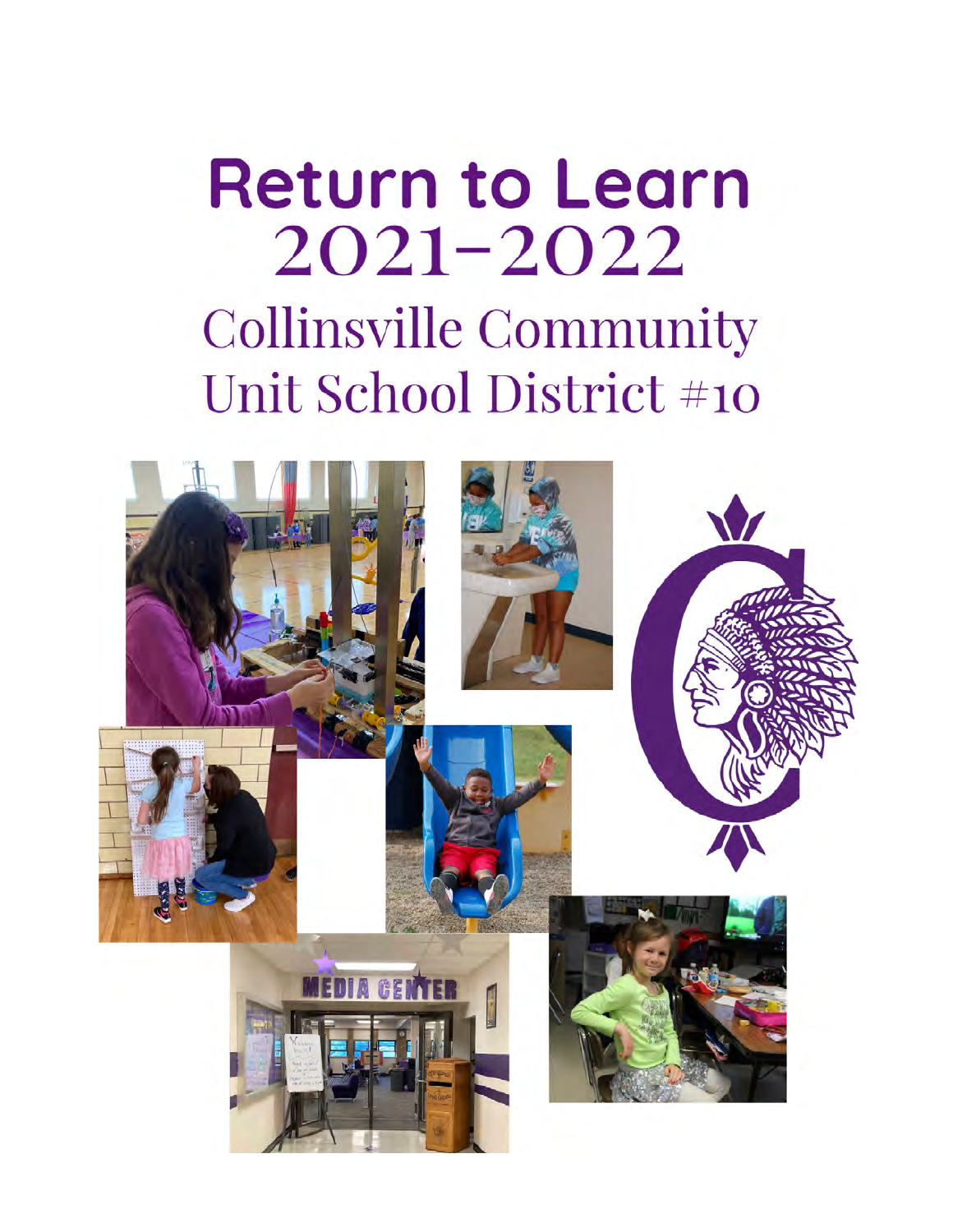

**Collinsville Community Unit School District 10** 

201 West Clay Street • Collinsville, IL 62234 • 618-346-6350 • fax 618-343-3673

Kahok Families,

Collinsville Community Unit School District #10 has developed a Return to Learning Plan for the 2021 – 2022 school year.

The district has reviewed our previous Return to Learning Plan that governed the 20-21 school year and reviewed the document based on guidance from the Center for Disease Control (CDC). Additionally, input from stakeholders was taken into account to ensure the district properly utilizes American Rescue Plan resources to provide our students with a safe environment, appropriate academic programs, social emotional supports, and current technology. Each of which will allow our students to grow academically and socially as our district recovers from living through the COVID-19 pandemic.

Areas identified in the Return to Learning Plan include: *American Rescue Plan, Wellness*, *Human Resources*, *Technology, Instruction, and Operations*. The areas will guide the day to day practices and procedures that occur in each school facility from entrance, exit, classroom instruction, lunch, etc. for our anticipated Return to Learning in the weeks ahead. While the plan is comprehensive, the district will be forthcoming if changes and adjustments are needed as we travel down uncharted waters.

Thank you for your time, effort and constant dedication to our students!

**Mark B. Skertich, Ed. D.** *Superintendent*

\*This set of guidelines and protocols was submitted to the Board of Education to be approved March 21, 2022. This document is an ever changing outline based upon the recommendations and guidelines set forth by the CDC and may be updated based on school community, and county positivity numbers. Modifications to this plan could include increased mitigation measures to decrease the spread of COVID-19, including but not limited to requiring all individuals to wear a mask in the school building, increasing social distancing and other appropriate mitigation measures. The plan will be regularly reviewed, but no less frequently than every six months, taking into consideration the timing of significant changes to CDC guidance on reopening schools. In determining whether revisions are necessary, and in making any revisions, the District will seek public input and take such input into account. If the CDC Guidance has been updated at the time the District revises this plan, the revised plan will address the District's policies for each of the CDC's safety recommendations.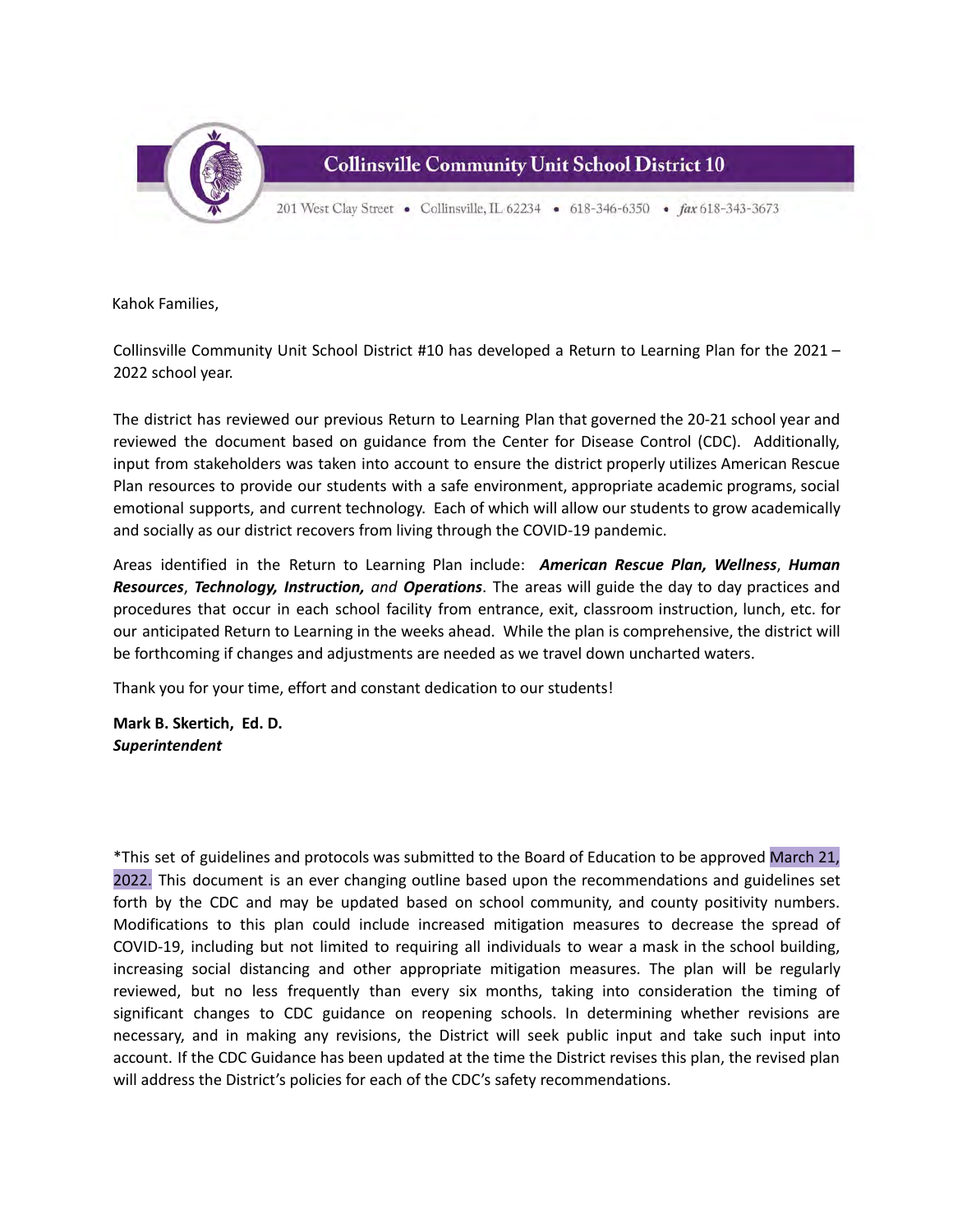# **TABLE OF CONTENTS**

| <b>AMERICAN RESCUE PLAN REQUIREMENTS</b>                                  | 5                |
|---------------------------------------------------------------------------|------------------|
| Overview                                                                  | 5                |
| <b>Committee Members</b>                                                  | 5                |
| <b>WELLNESS</b>                                                           | 6                |
| Maintaining the Health and Safety of Students, Educators, and Other Staff | 6                |
| <b>Physical Distancing</b>                                                | 6                |
| Face Coverings and P.P.E.                                                 | $\boldsymbol{6}$ |
| Hand Hygiene                                                              | 7                |
| <b>Training</b>                                                           | 7                |
| <b>Facilities Cleaning Plan</b>                                           | 7                |
| Routine high touch cleaning mitigation                                    | 7                |
| Supplemental cleaning mitigation                                          | 8                |
| Personal area cleaning mitigation                                         | 8                |
| School bus cleaning mitigation                                            | 8                |
| <b>HEALTH</b>                                                             | 9                |
| COVID-19 Positive or Symptomatic Students                                 | 9                |
| <b>Student Health Checklist</b>                                           | 10               |
| <b>Staff Checklist</b>                                                    | 10               |
| Instructions for Staff Self-certification                                 | 10               |
| <b>Staff Health Certification Checklist</b>                               | 11               |
| <b>Visitor Plan</b>                                                       | 11               |
| COVID - 19 Visitor Health Certification Checklist                         | 12               |
| Rapid Point-of-Care Antigen Testing                                       | 12               |
| Return to School Flowchart                                                | 14               |
| <b>Promoting Vaccination</b>                                              | 14               |
| Disabilities or Other Health Care Needs                                   | 14               |
| Coordinate with Public Health Officials                                   | 15               |
| <b>Communication Plan</b>                                                 | 15               |
| <b>HUMAN RESOURCES</b>                                                    | 16               |
| <b>Staff Return Plan</b>                                                  | 16               |
| <b>Staffing Levels</b>                                                    | 16               |
| Professional Travel and Field Trip Requests                               | 16               |
| <b>TECHNOLOGY</b>                                                         | 18               |
| Devices & Web Access                                                      | 18               |
| <b>Device Distribution Plan</b>                                           | 18               |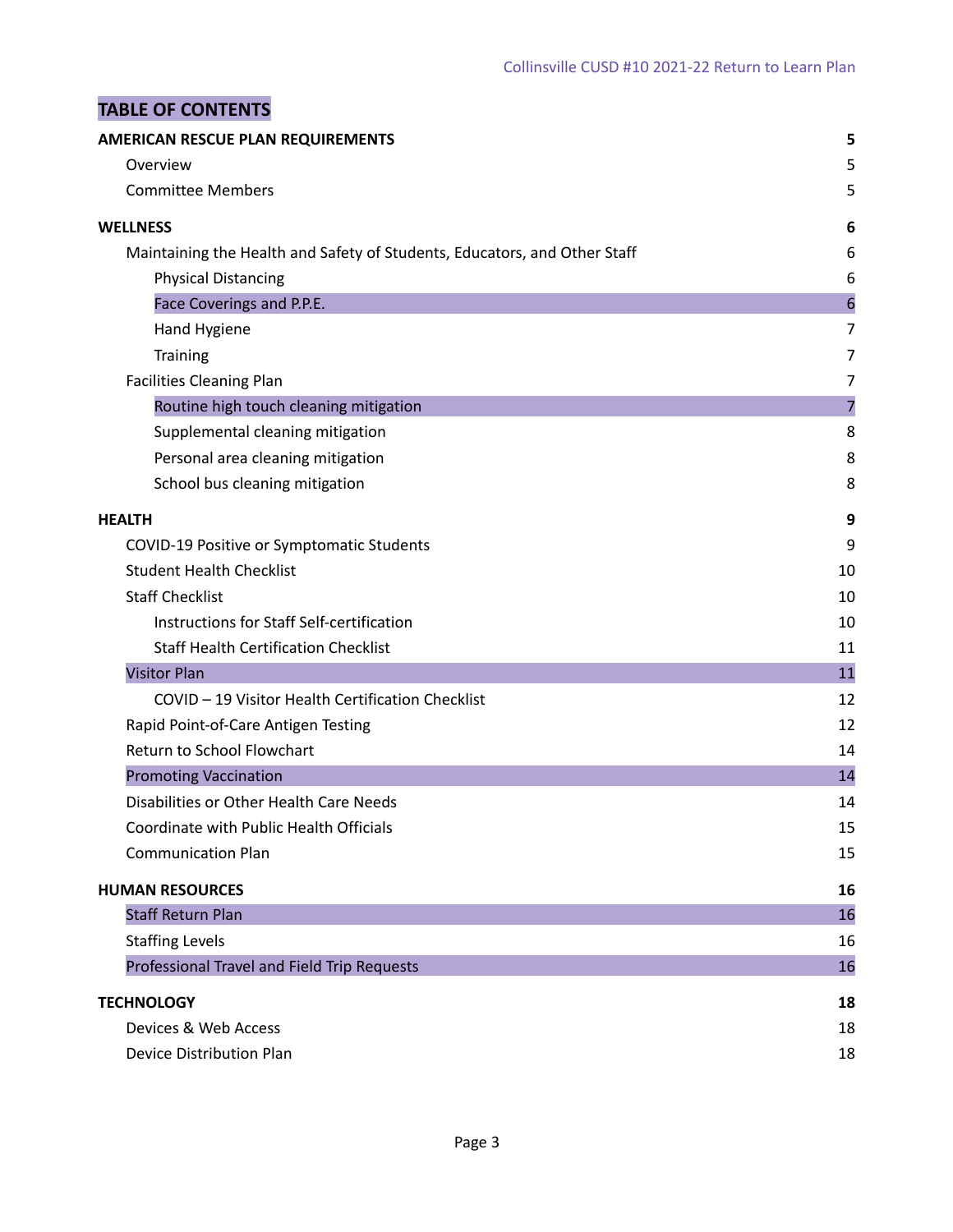| <b>INSTRUCTION</b>                              | 19 |
|-------------------------------------------------|----|
| Overview                                        | 19 |
| Assessment                                      | 19 |
| Classroom Instruction                           | 19 |
| <b>Quality over Quantity</b>                    | 20 |
| <b>Intervention Services</b>                    | 20 |
| <b>Social Emotional Support</b>                 | 21 |
| <b>Enrichment Programs</b>                      | 22 |
| <b>Community Partnerships</b>                   | 22 |
| Overview                                        | 23 |
| Attendance                                      | 23 |
| Grading                                         | 23 |
| Incomplete                                      | 23 |
| <b>Communication and Engagement</b>             | 24 |
| <b>Students with Special Education Services</b> | 24 |
| <b>Homeless Students</b>                        | 25 |
| <b>ESL Students</b>                             | 25 |
| SEL and Relationships                           | 25 |
| Activities to Promote Wellbeing                 | 26 |
| <b>Student Enrollment &amp; Registration</b>    | 27 |
| <b>Student Enrollment</b>                       | 27 |
| <b>Student Registration</b>                     | 28 |
| Important Information Posted on Website         | 28 |
| Class Schedule and Bus Assignment Information   | 29 |
| <b>Transportation</b>                           | 30 |
| <b>AMERICAN RESCUE SPENDING PLAN</b>            | 31 |
| Overview                                        | 31 |
| Access                                          | 31 |
| Timeline                                        | 31 |
| Programs/Curriculum                             | 31 |
| Capital Improvement                             | 32 |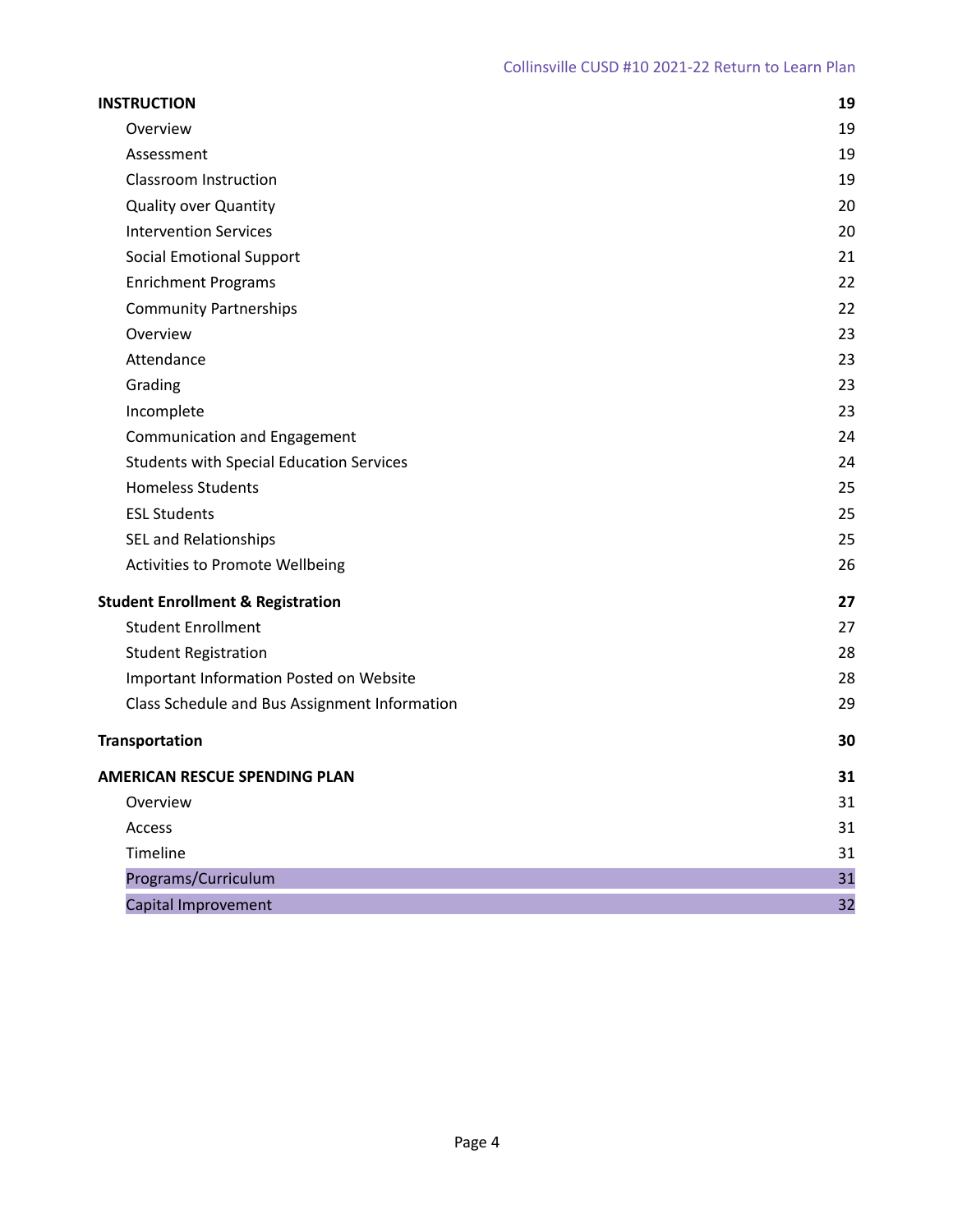#### <span id="page-4-1"></span><span id="page-4-0"></span>**AMERICAN RESCUE PLAN REQUIREMENTS**

#### **Overview**

Sweeping through the world in early 2020, the COVID-19 pandemic resulted in major upheaval to all aspects of life, including unprecedented school closures in the spring and fall of 2020. To open schools for in-person instruction required strict health and safety protocols which created barriers and limitations to teaching and learning.

Recognizing that students across remote and in-person settings faced significant academic, social, emotional, and mental health challenges as a result of the interrupted education and the trauma caused by the COVID-19 pandemic, the U.S. Congress made emergency funds available to local school districts to prevent, prepare for, and respond to COVID-19.

Most recently, funds available through the American Rescue Plan (ARP) Act require that school districts develop a *Plan for Safe Return to In-Person Instruction and Continuity of Services.* As such, this plan has been developed in accordance with the ARP Act; the Centers for Disease Control and Prevention (CDC); and addresses adjustments needed in response to evolving COVID-19 pandemic circumstances.

Taking the public's input into account, this plan was also developed through meaningful consultation with a collaborative of students, parents, school and district administrators (including special education administrators), teachers, school staff, food service staff, transportation service staff, and labor association leaders.

Opportunity for the public to provide input was provided from July 23rd - 26th through a web-based comment platform and public hearing. Upon request, this plan will be provided in an alternative format accessible to parents who are individuals with a disability as defined by the ADA. This plan will also be made publicly available on the district's website. A public meeting was held on July 26, 2022 with opportunity for public input.

School strategies in this plan may be removed or increased based upon local conditions, levels of community transmission (i.e., low, moderate, substantial, or high), local vaccine coverage, and use of screening testing to detect cases in K-12 schools, to determine the prevention strategies needed. School officials will communicate any changes in plans to staff members, students, and parents through the district's regular communication platforms.

#### <span id="page-4-2"></span>**Committee Members**

LaToya Berry-Coleman, Alison Underwood, Julie Haake, Chelsea Clark, Kevin Stirnaman, Carla Cruise, Angie Schneidewind, John Parciak, Tina Houck, Leah Milton, Emily Matthews, Robin Schomber, Michele Sheahan, Jennifer Keene, Kim Peek, Lisa Calvert, Andrea Suess, Madonna Harris, Christine Petroff, Stephanie Digiralomo, Jessica Schmittling, Marylynn Schaffer, Alison Pyatt, Brandi Howard**,** Dan Toberman, Heather Johnson, Tracey Schmidt, Brad Skertich, Brad Hyre, Derek Turner, Kevin Robinson, Josh DeWitte, Lisa Sabatino, and Carla Terry.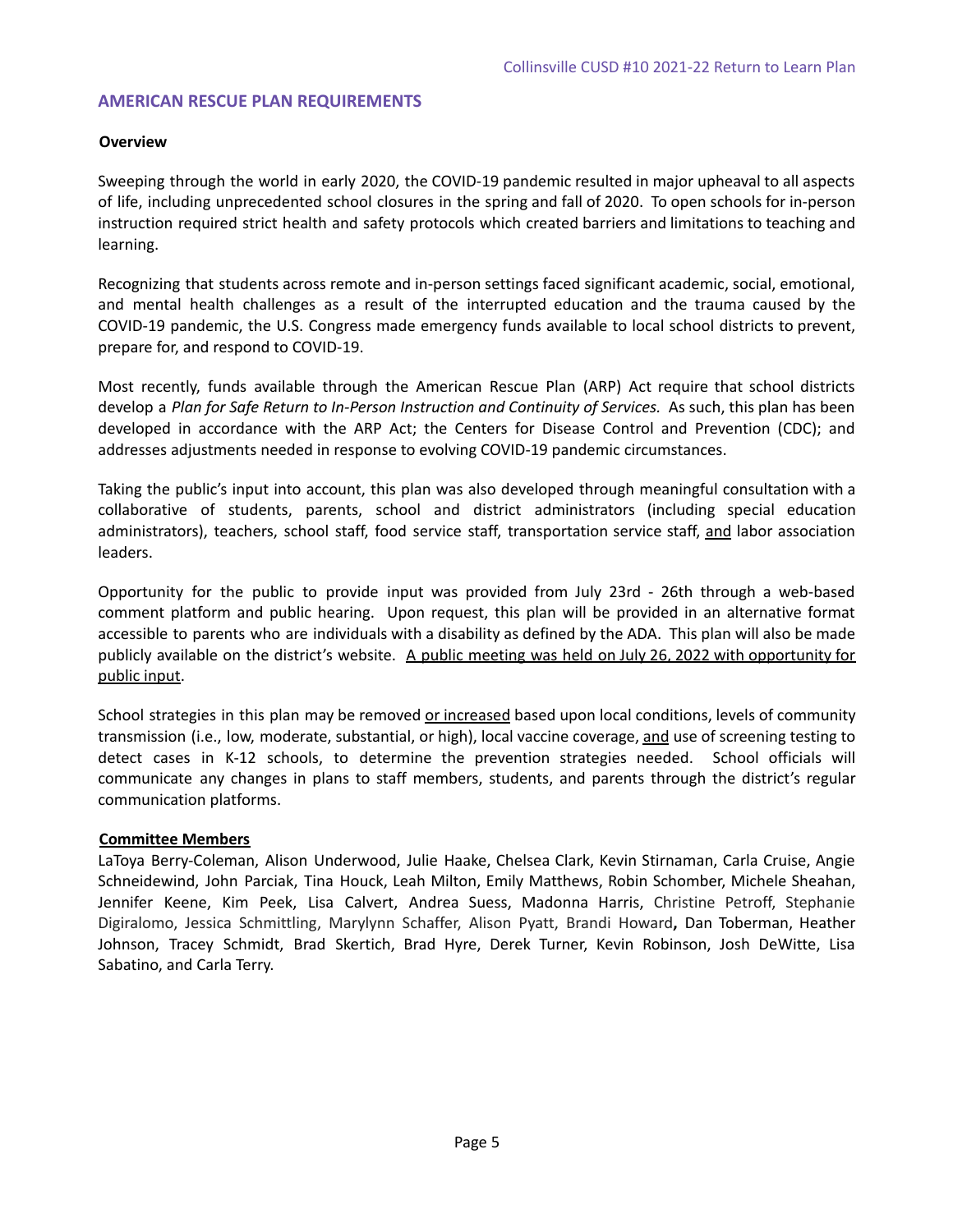## <span id="page-5-1"></span><span id="page-5-0"></span>**WELLNESS**

## **Maintaining the Health and Safety of Students, Educators, and Other Staff**

In accordance with the Illinois State Superintendent of Schools July 9, 2021 declaration, all Collinsville CUSD #10 schools will be open fully for in-person learning for all student attendance days for the 2021-22 school year. Remote instruction will be made available for students who have tested positive for COVID-19 or are awaiting test results. If a student does not meet the above criteria, but requests remote learning due to a medical condition, the request for remote learning will be evaluated under Section 504 of the Rehabilitation Act. If the student has a qualifying medical condition, the student may be provided homebound instruction. This guidance is based on recommendations by the CDC.

## <span id="page-5-2"></span>**Physical Distancing**

To the extent possible within school and classroom structures so that it does not exclude students from full day in-person learning, school staff are to help students commit to physical distancing to the extent possible by:

- arranging furniture, play spaces and naptime materials to model and reinforce physical distancing of at least 3 feet and movement, when possible
- maintain seating charts
- coordinate bathroom/restroom breaks to eliminate high levels of congestion
- providing assigned seating for students and encourage students to remain in these seats to the greatest extent possible; and
- developing marked paths of travel in classrooms and corridors.
- School staff will maximize physical distance as much as possible when moving through food service lines and while eating indoors. Aside from the cafeteria, additional spaces for mealtime seating will be utilized when available and feasible (e.g., weather permitting).
- The release of classrooms to the cafeteria may be considered to help ensure social distancing while students wait in line.
- Physical distancing measures are to be done in an equitable manner that does not perpetuate academic, racial, or other tracking (e.g., separating people into fully vaccinated and non-fully vaccinated cohorts).

## <span id="page-5-3"></span>*Face Coverings and P.P.E.*

- *● Masks are recommended to be worn indoors and on buses by all teachers, staff, students, and visitors to Pre-K-12 schools who are two years of age or older and medically able to tolerate a mask, regardless of vaccination status*
- *● Masks will be available to students on school buses.*
- *● Reasonable accommodations (clear masks, shields, etc.) will be made for students with disabilities in accordance with CDC guidelines and the ADA.*
- *● While the district is strongly recommending masks per the CDC, District personnel will review appropriate accommodations and policy modifications for staff and students who have underlying health conditions. District personnel will be in contact to discuss varied mitigation strategies that may be used in these situations.*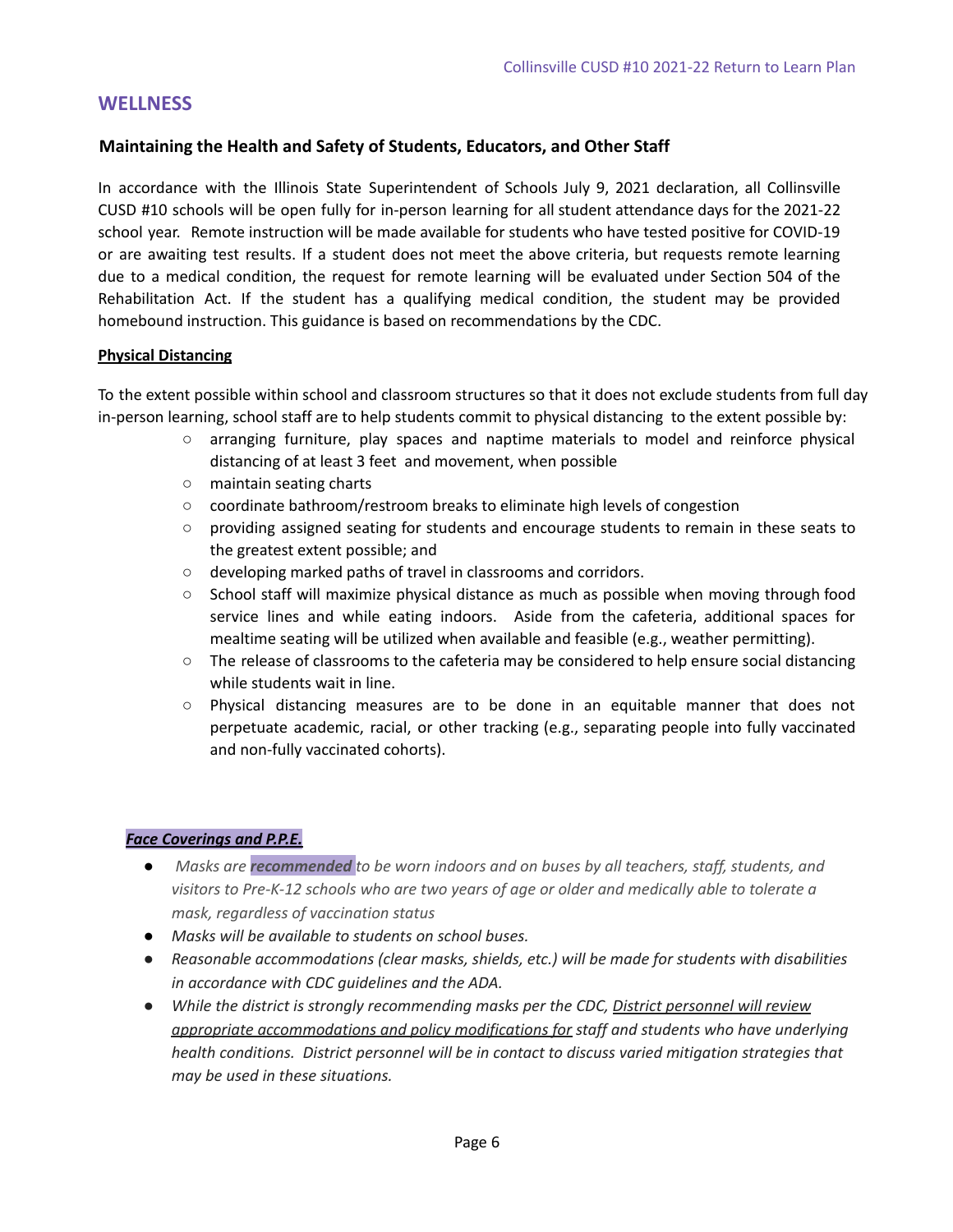#### <span id="page-6-0"></span>**Hand Hygiene**

School staff will monitor and reinforce frequent handwashing and respiratory etiquette by

- continuing to teach handwashing with soap and water for at least 20 seconds;
- assisting young children with handwashing;
- reminding everyone in the facility to wash hands frequently;
- **●** using hand sanitizer containing at least 60% alcohol (for teachers, staff, and older students who can safely use hand sanitizer) when hand washing is not possible;
- continuing to teach respiratory etiquette (e.g., covering coughs and sneezes); and
- providing adequate handwashing and hand sanitizer supplies that are safely stored (up, away, and out of sight of young children and used only with adult supervision for children under 6 years of age).

#### <span id="page-6-1"></span>**Training**

Each staff member will be required to complete safety training related to our physical distancing, face covering, hand hygiene procedures and protocols for a symptomatic staff member, student or visitor. Each building will provide training to staff that is specific to their unique circumstances. Hand hygiene and physical distancing will be included in our curriculum to help educate our students on the importance of proper hand hygiene and personal safety. Additionally, employees will be trained on the proper way to disinfect their workspace.

Students will be receiving grade level appropriate education and guidance for proper social distancing, the use of PPE and proper hand hygiene during the first two (2) weeks of school and reinforced throughout the year. Each school will develop a plan for providing our students with building specific safety measures to follow and why these measures are important.

#### <span id="page-6-2"></span>**Facilities Cleaning Plan**

School custodial staff and transportation staff will continue to clean surfaces daily. To further reduce the risk of spreading infection, these staff will also use disinfectants on the U.S. Environmental Protection Agency COVID-19 "List N" to disinfect spaces occupied by someone who tested positive for COVID-19 within the last 24 hours.

Custodial staff will continue to regularly replace school ventilation system filters throughout the school year.

When possible, staff will open doors and windows and have activities, classes, or lunches outdoors when circumstances allow.

When it does not pose a safety risk, transportation staff will keep vehicle windows open at least a few inches to improve air circulation.

#### <span id="page-6-3"></span>**Routine high touch cleaning mitigation**

- Restroom stalls and dispensers
- Cafeteria tables
- Toilets, sinks and faucets
- Food preparation surfaces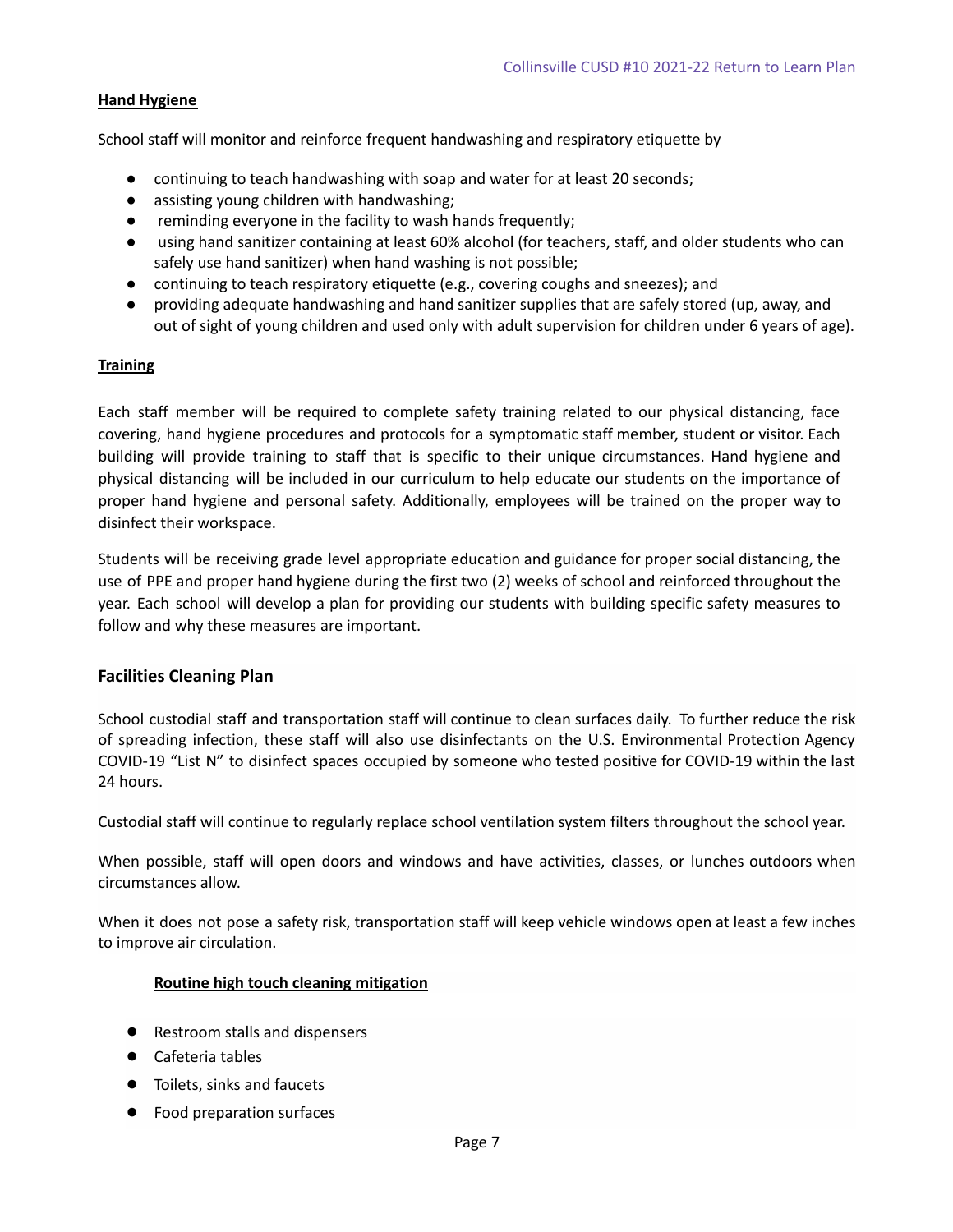- Drinking Fountains may be utilized throughout the school day with frequent cleaning by custodial staff
- Wiping down of desks by students after use each hour or multiple times a day

#### <span id="page-7-0"></span>**Supplemental cleaning mitigation**

- Door handles and knobs (including exterior doors) Elevator buttons Handrails
- Recreation equipment/playground equipment Vending machines Countertops
- **Light switches**
- Copier, printer and fax control buttons Front desk and lobby surfaces

#### **Personal area cleaning mitigation**

- <span id="page-7-1"></span>● Teacher Desks
- Computer keyboards and mouse
- Phones
- Chair arms
- Remote controls
- Cabinet and file drawer handles
- Microwave, refrigerator, appliances, coffee machines

#### **School bus cleaning mitigation**

<span id="page-7-2"></span>The transportation sanitation plan will include daily disinfection of the First Student Bus Company fleet. Bus company facilities will be cleaned daily (or between use on all vehicles) with emphasis on high touch surfaces and restrooms. A physical distancing and PPE plan has been developed for the transportation staff when they are at the bus garage. School buses will be disinfected daily at the end of routes using only products that meet the EPA criteria and manufacturers' guidelines and allowed to sit overnight for maximum disinfectant dwell time.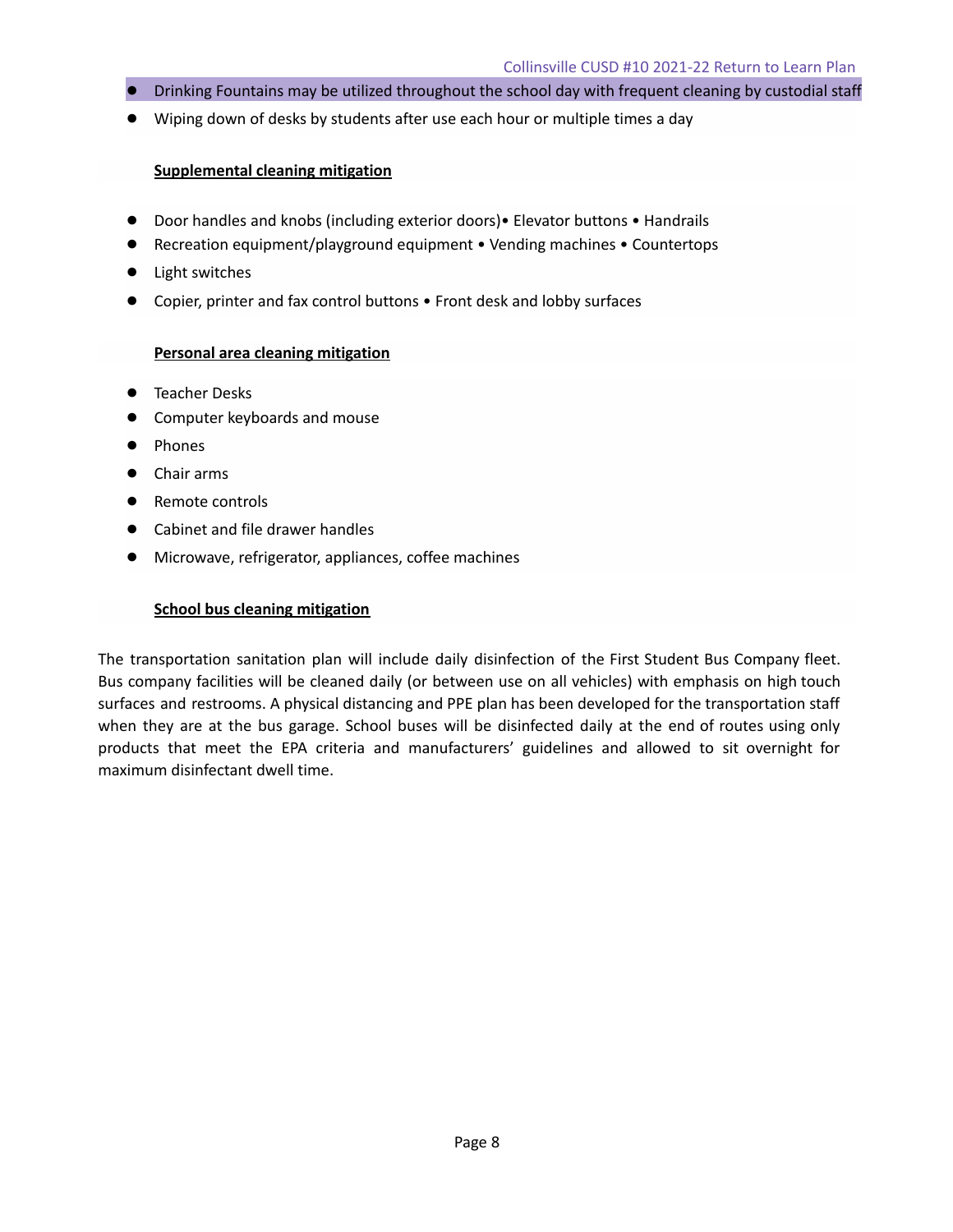## <span id="page-8-0"></span>**HEALTH**

## <span id="page-8-1"></span>**COVID-19 Positive or Symptomatic Students**

Students and staff who have symptoms of infectious illness, such as influenza (flu) or COVID-19, should stay home and contact their healthcare provider for testing and care.

Individuals in our school environments who show symptoms of COVID-19 are to immediately report to or be escorted to the school's health care professional's office to be either sent home or kept in a safe area while awaiting pickup/evaluation. **Students and staff are required to wear masks when visiting the health staff offices.** Parents should ensure that ill students are picked up from school within 30 minutes of being notified. Ill students will not be allowed to utilize the school bus to return home. To facilitate COVID-19 diagnosis a rapid COVID-19 test can be administered on site by a school health staff member only with parental consent.

## **Students and staff should provide updated vaccination cards following any primary series or booster shots received.**

Student absences related to COVID-19 from school will be recorded as excused. To ensure continuity of services, school work missed during such an absence can be requested and made up in accordance with the school's policy (refer to student handbook); social, emotional, mental health, or other needs will be provided in accordance with a student's IEP or 504 Plan. Parents of students who have social, emotional, mental health, or other needs outside of an IEP or 504 Plan should contact their child's principal to discuss needs. Remote instruction will be made available to students who have tested positive for COVID-19 or are awaiting test results.

If a student is not excluded from school or quarantined by IDPH, per their regulations, but requests remote learning due to a medical condition, the request for remote learning will be evaluated under Section 504 of the Rehabilitation Act. If the student has a qualifying medical condition, the student may be provided homebound instruction.

Staff absences related to COVID-19 will be recorded in accordance with the district's sick leave policy and related collective bargaining agreements. To ensure continuity of services, staff members should contact their principals to discuss support for social, emotional, mental health, or other needs.

To the extent allowable by privacy laws and other applicable laws, school health care professionals will continue to collaborate with area Health Department officials to confidentially provide information about people diagnosed with or suspected to have COVID-19, including making notifications to staff and parents as soon as possible.

The school's health care professional will inform the school community of outbreaks while maintaining student and staff confidentiality rights.

Students and staff suspected of having COVID-19, whether they were tested or not, are to follow the CDC guidelines to determine when they can return to school. Please see the COVID-19 Return to School Flowchart on page 16.

Students and staff returning from illness related to COVID-19 are to call to check in with the school's health care professional.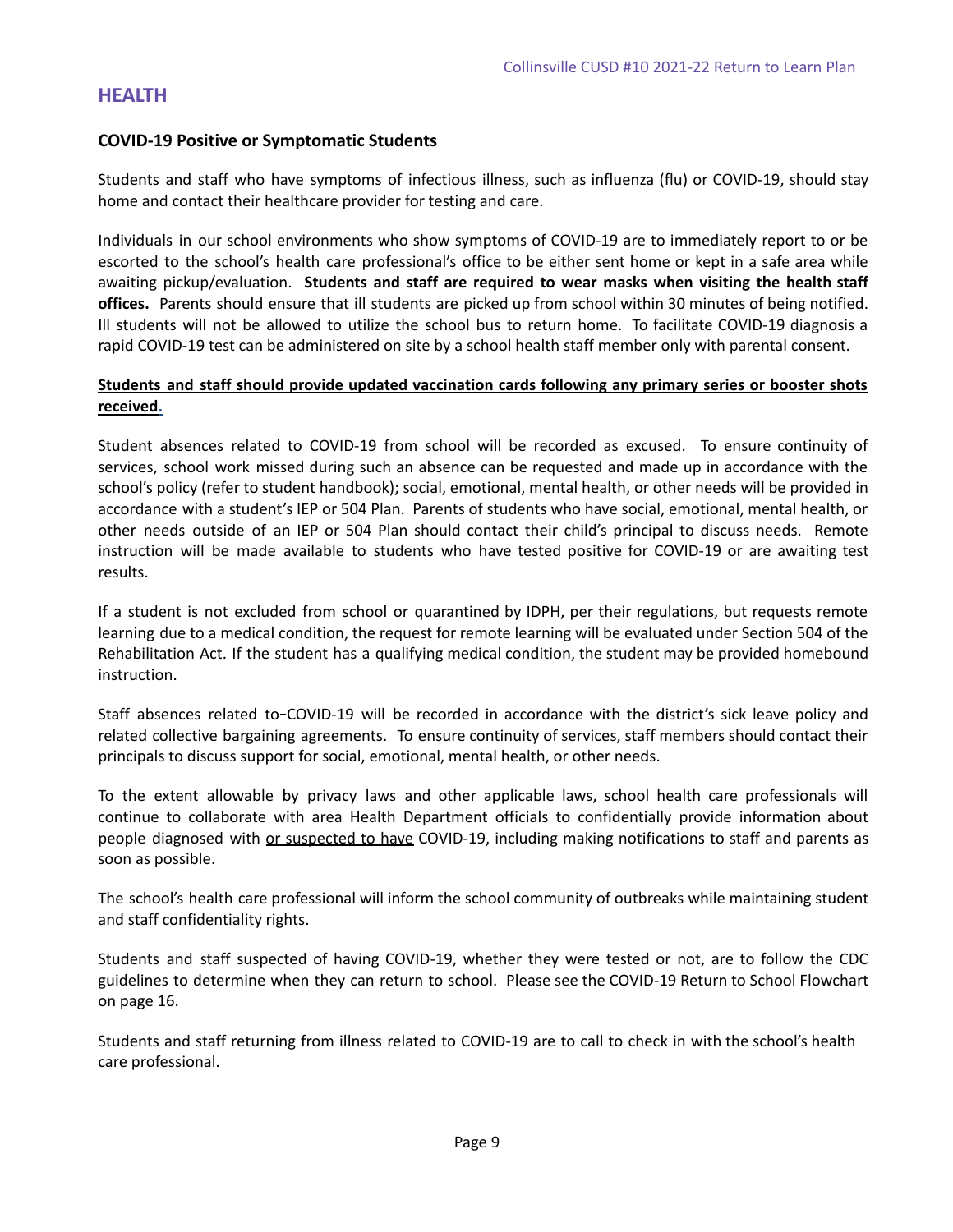## <span id="page-9-0"></span>**Student Health Checklist**

In order to attend school, all students must be screened by their parents for symptoms of COVID-19 and other criteria. All staff must also screen themselves for this criteria prior to reporting to work. By attending school, all students and staff are certifying that they meet the following criteria:

- 1. They do not have a temperature 100.4°F or higher.
- 2. They are not taking fever-reducing medicines, such as those that contain aspirin, ibuprofen or acetaminophen, in order to reduce his/her fever.
- 3. They have not been directed to self-quarantine by a healthcare provider.
- 4. They have not been directed to self-quarantine by the County or State Department of Public Health.
- 5. They do not have any of the following symptoms:
	- New Cough
	- Shortness of breath
	- Fatigue from unknown cause
	- Muscle or body aches from unknown cause
- New onset of moderate or severe headache
- New loss of taste or smell
- Sore throat
- Vomiting
- Diarrhea

Students and staff who tested positive for COVID-19 or have COVID-19 symptoms are to follow the CDC guidelines to determine when they can return to school. Please see the COVID-19 Return to School Flowchart found on page 14.

## <span id="page-9-1"></span>**Staff Checklist**

#### <span id="page-9-2"></span>**Instructions for Staff Self-certification**

- Employees are required to screen each day for COVID-19 symptoms and other criteria prior to entering a school building. You should screen yourself each day prior to reporting to work.
- If you do not meet all the following criteria, you should STAY HOME and immediately contact your supervisor. If you start feeling sick while at work or experience symptoms listed below, report your symptoms to your supervisor immediately.
- By reporting to work you are certifying you have screened yourself and you meet all the following criteria to report to work.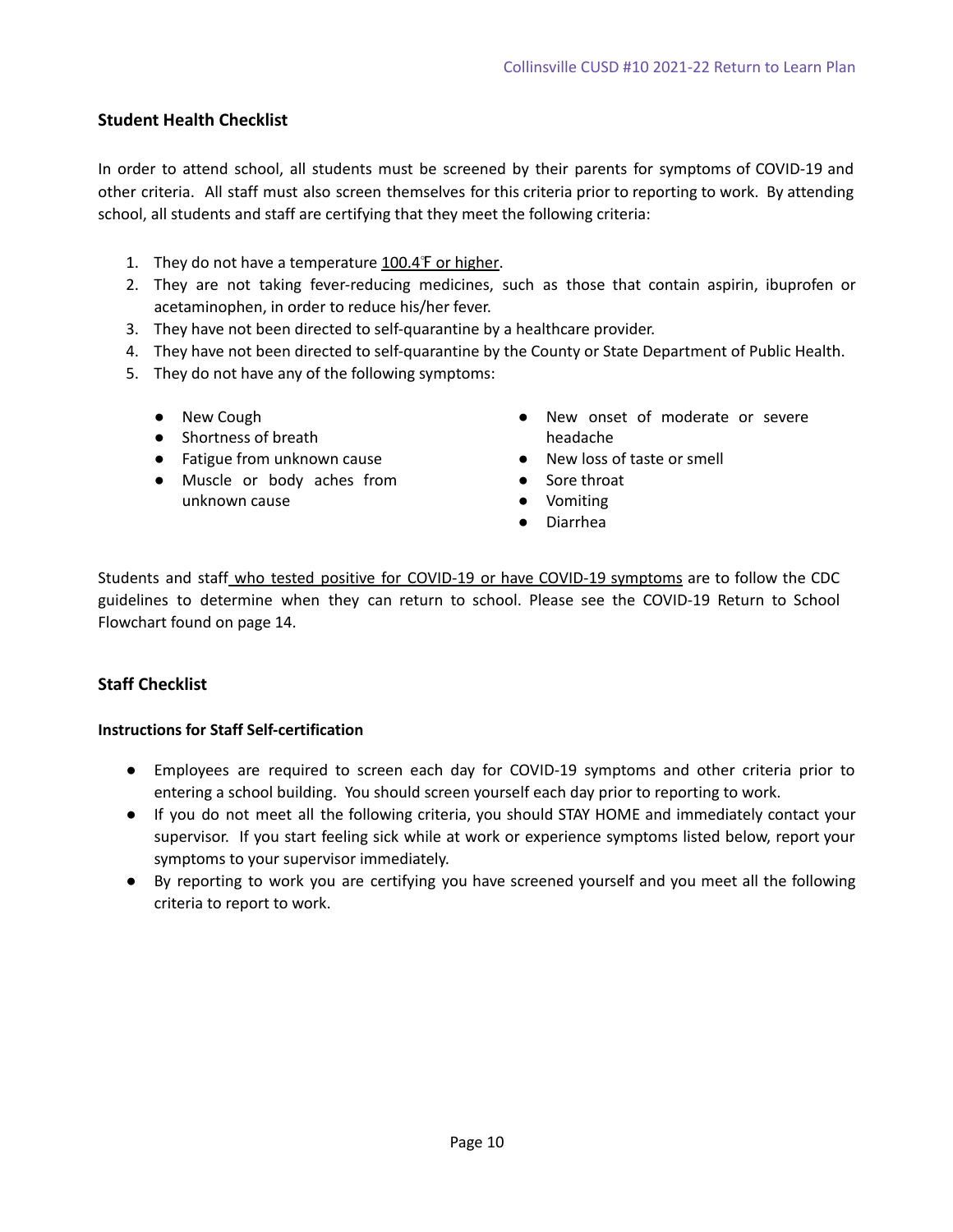#### <span id="page-10-0"></span>**Staff Health Certification Checklist**

| Question                                                                                                                                   | Yes          | <b>No</b> |  |
|--------------------------------------------------------------------------------------------------------------------------------------------|--------------|-----------|--|
| Do you have a temperature over 100.4 F or higher?                                                                                          | $\Box$       |           |  |
| Are you taking fever-reducing medicines, such as those that contain aspirin,<br>ibuprofen or acetaminophen, in order to reduce your fever? |              |           |  |
|                                                                                                                                            |              |           |  |
| Are you experiencing any of the following symptoms?                                                                                        |              |           |  |
| New Cough<br>$\bullet$                                                                                                                     | П            | П         |  |
| Shortness of breath                                                                                                                        |              |           |  |
| Fatigue from unknown cause                                                                                                                 | П            | П         |  |
| Muscle or body aches from unknown cause<br>$\bullet$                                                                                       | $\mathsf{L}$ |           |  |
| New onset of moderate to severe headache                                                                                                   |              |           |  |
| New loss of taste or smell<br>$\bullet$                                                                                                    |              |           |  |
| Sore throat<br>$\ddot{\phantom{0}}$                                                                                                        | $\mathsf{L}$ | $\Box$    |  |
| Vomiting<br>$\bullet$                                                                                                                      | $\Box$       |           |  |
| Diarrhea<br>$\bullet$                                                                                                                      |              |           |  |

## <span id="page-10-1"></span>**Visitor Plan**

Visitors will be restricted to essential personnel only during the school day. Masks are recommended and encouraged while in the school building. Visitors to any building must report directly to the main office for a wellness screening.

Nonessential visitors, volunteers, and activities involving external groups or organizations with people who are not fully vaccinated are discouraged from visiting schools.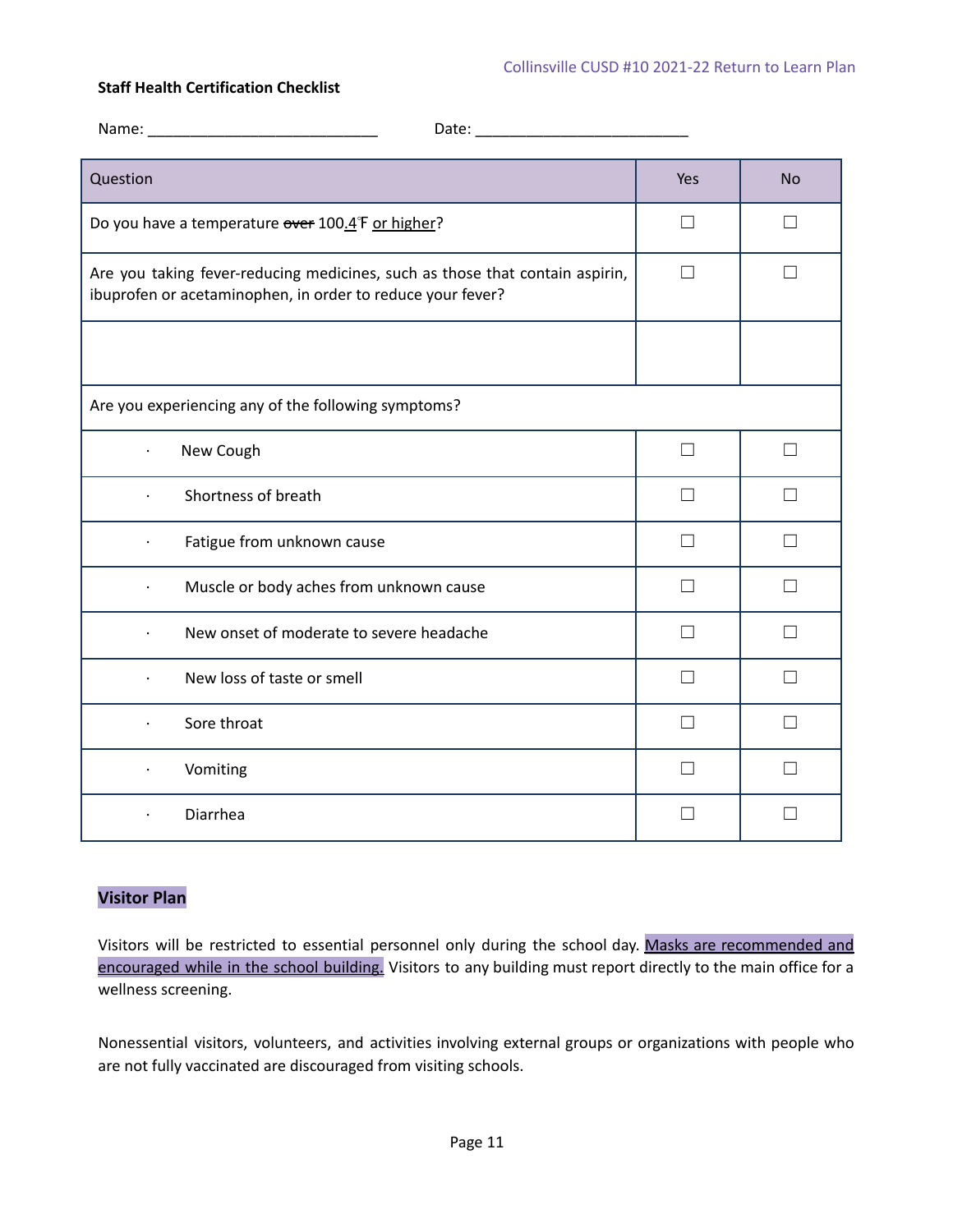#### <span id="page-11-0"></span>**COVID – 19 Visitor Health Certification Checklist**

Every visitor must be screened according to this checklist prior to entering school property.

| Visitor Name: _______________________<br>Visitor Company: _________________________                                                        |     |           |  |
|--------------------------------------------------------------------------------------------------------------------------------------------|-----|-----------|--|
|                                                                                                                                            |     |           |  |
| Question                                                                                                                                   | Yes | <b>No</b> |  |
| Do you have a temperature 100.4 F or higher?                                                                                               |     |           |  |
| Are you taking fever-reducing medicines, such as those that contain aspirin,<br>ibuprofen or acetaminophen, in order to reduce your fever? |     |           |  |
|                                                                                                                                            |     |           |  |
| Are you experiencing any of the following symptoms?                                                                                        |     |           |  |
| New onset of moderate to severe headache, chills and/or muscle<br>aches from unknown cause                                                 |     |           |  |
| New Cough and/or Shortness of breath (not activity related)                                                                                |     |           |  |
| Sore throat or fatigue from unknown cause<br>$\bullet$                                                                                     |     |           |  |
| New loss of taste or smell                                                                                                                 |     |           |  |
| Vomiting, and/or diarrhea                                                                                                                  |     |           |  |

\*If the visitor replied YES to any of the questions above, do not permit the visitor to enter school property. \*Upon entry to school property instruct the visitor to:

- Wash their hands or use alcohol-based hand sanitizer.
- Observe social distancing by avoiding close contact with other individuals.

#### <span id="page-11-1"></span>**Rapid Point-of-Care Antigen Testing**

Collinsville Community Unit School District 10 was provided an opportunity to provide free COVID-19 Rapid Point-Of-Care Antigen Testing to students and staff in our district. The tests will be available to symptomatic individuals at school.

BiNaxNow and GenBody COVID-19 Ag are approved by the Food and Drug Administration (FDA) as quick nasal swab tests designed to give our trained health staff results within fifteen (15) minutes. Our tests are administered by school nurses, Achieve Health Management Staff or athletic training staff who have been specially trained.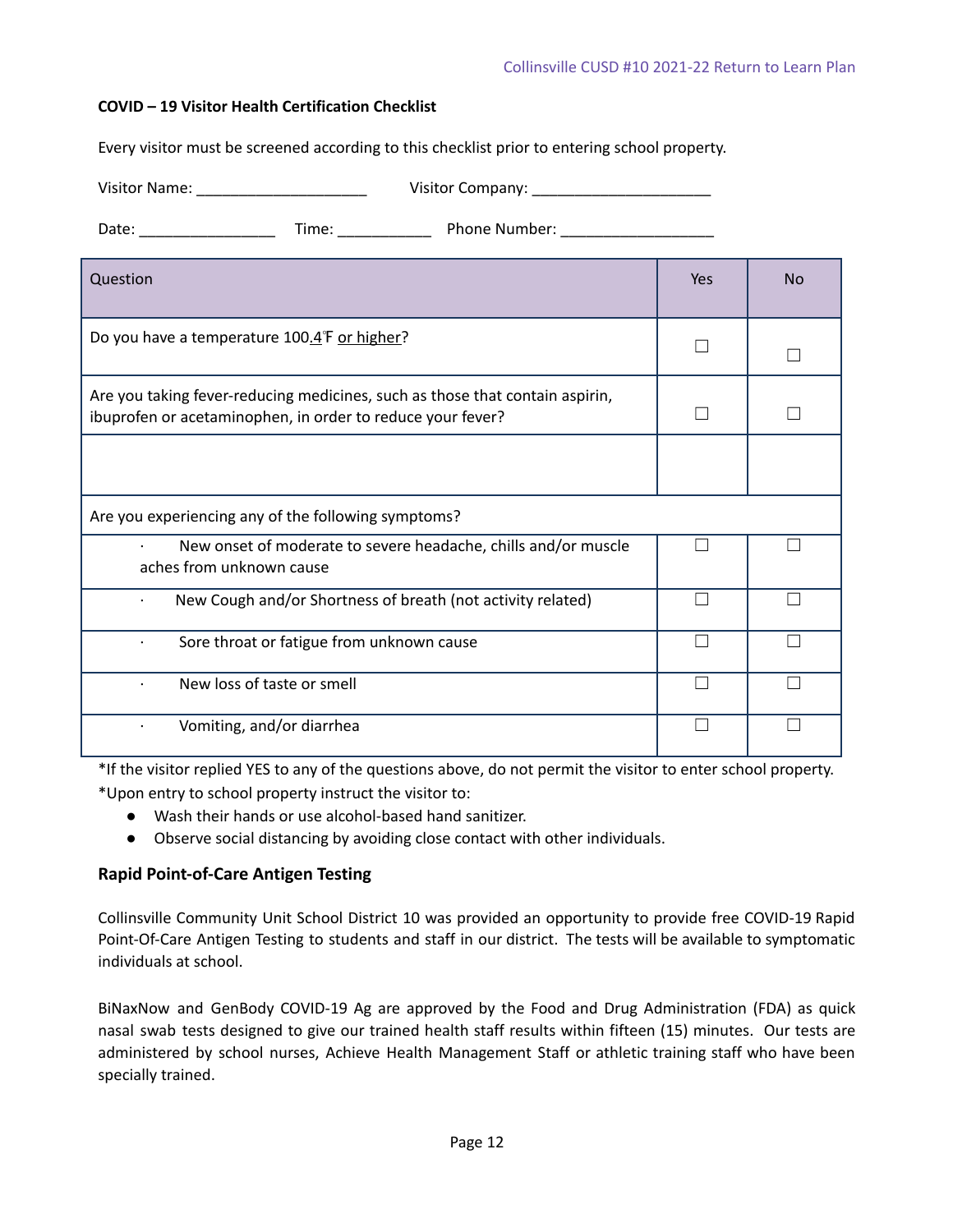[Information about BiNaxNow testing \(English\)](https://www.kahoks.org/wp-content/uploads/2020/12/fact-sheet-binaxnow-covid-19.pdf) [Information about BiNaxNow testing in Spanish](https://www.kahoks.org/wp-content/uploads/2020/12/ficha-de-datos-binaxnow-covid-19.pdf) [Information about GenBodyCOVID-19 Ag testing \(English\)](https://www.fda.gov/media/150787/download)

This free COVID-19 testing option is used only when a student or staff member is symptomatic at school or has symptoms when completing the self-certification health check.

## **THE POTENTIAL BENEFITS OF THE POC ANTIGEN TEST IN SCHOOLS INCLUDE:**

- Rapid confirmation of suspected COVID-19
- Helping your child's healthcare provider make a timely informed decision about your child's plan of care
- Assisting for an expedited and safe return to the classroom for students
- Help mitigate the spread of COVID-19 in school and community

Click [HERE](https://docs.google.com/forms/d/e/1FAIpQLSfaVfAlJTkCIorvL1lg_49gMrpDCpXcp-yqXifErEoSUK81Gg/viewform) to complete Parent/Guardian Authorization and Consent for COVID-19 Testing (English) Click [HERE](https://docs.google.com/forms/d/e/1FAIpQLScTIJ49mDqr_g96jiePjS89wsZIEMHigd9UCT7wlce9nj_CDQ/viewform) to complete Parent/Guardian Authorization and Consent for COVID-19 Testing (Spanish)

Click [HERE](https://www.kahoks.org/wp-content/uploads/2020/12/authorization-and-consent-for-covid-19-testing-1.pdf) for a printable Parent/Guardian Authorization and Consent for COVID-19 Testing (English) Click [HERE](https://www.kahoks.org/wp-content/uploads/2020/12/autorizacion-y-consentimiento-para-hacer-una-prueba-de-covid-19-1.pdf) for a printable Parent/Guardian Authorization and Consent for COVID-19 Testing (Spanish)

## **CUSD #10 Staff Guidelines for COVID-19 Testing**

COVID-19 Point-Of-Care (POC) Antigen testing is available at no cost for CUSD 10 Staff who meet the following criteria:

● Staff must have COVID-19 symptoms between 24 to 48 hours prior to the test being administered. Test availability for each staff member is at the nurses discretion.

Staff must schedule an appointment with their building nurse to get tested

- Please contact your building's nurse through email or by phone call to schedule your appointment
- Appointments must be made in order to prepare for the test and properly disinfect the area after the test has been completed

Staff must sign the consent form in order to be tested. Consent forms will be located in the nurse's office along with information regarding the two types of antigen tests utilized by the district. For information regarding tests, click for [BinaxNOW COVID-19 FACT SHEET](https://www.kahoks.org/wp-content/uploads/2020/12/fact-sheet-binaxnow-covid-19.pdf) or [GenBody COVID-19 Ag FACT SHEET.](https://www.fda.gov/media/150787/download)

Results from the Rapid Tests will be available within 15-30 minutes.

Staff will be given a copy of the assessment/results page and will be asked to share this information with the Human Resources Department.

#### **Please note: Only CUSD 10 staff and students may be given the COVID-19 POC Antigen Test at school.**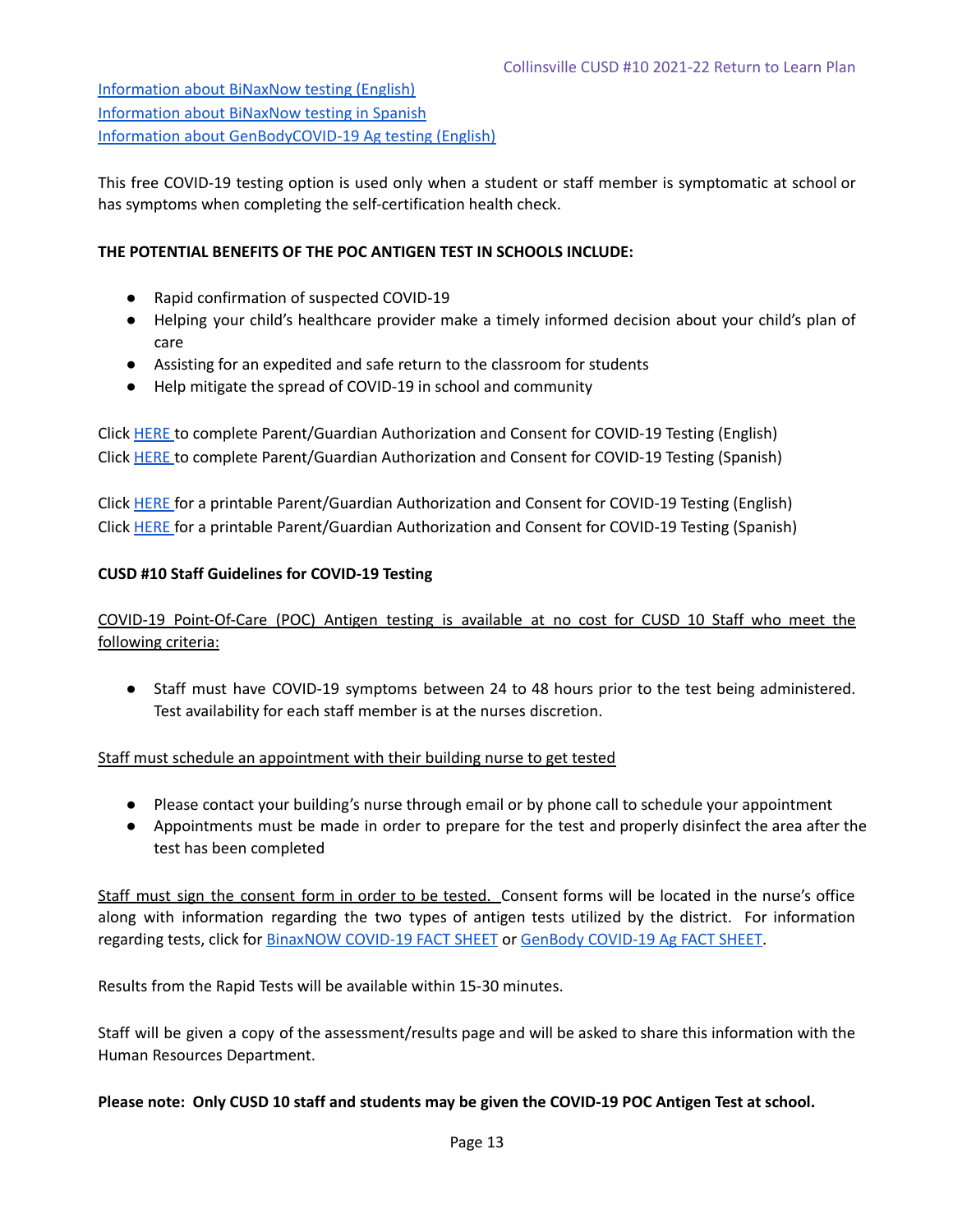<span id="page-13-0"></span>

#### <span id="page-13-1"></span>**Promoting Vaccination**

Working with the Madison County Health Department (MCHD) and Illinois Department of Public Health (IDPH) COVID-19 vaccination clinics have been held for those eligible to receive the vaccine. Vaccination clinics dates and locations included: June 28, August 11 and September 1 at Collinsville Middle School (MCHD); November 15 and December 6 at Renfro Elementary (IDPH); January 10 and 31 at Webster Elementary (IDPH); March 2 and March 30 at Kreitner Elementary (IDPH). In addition, we shared the MCHD vaccination clinic finder link with families in April (16+ eligible) and May (12+ eligible) as students became eligible to receive the vaccine.

Respectful of peoples' varying levels of vaccine confidence, those who want to get vaccinated against COVID-19 can visit [vaccines.gov](http://www.vaccines.gov/) to find out where they can get vaccinated in our community.

#### <span id="page-13-2"></span>**Disabilities or Other Health Care Needs**

Parents of students who need accommodations, modifications, or assistance related to COVID-19 safety protocols, disabilities, underlying medical conditions, or weakened immune systems should contact their student's case manager and/or IEP Coordinator to discuss their child's specific need(s). If your child does not have an IEP, you should contact the building principal.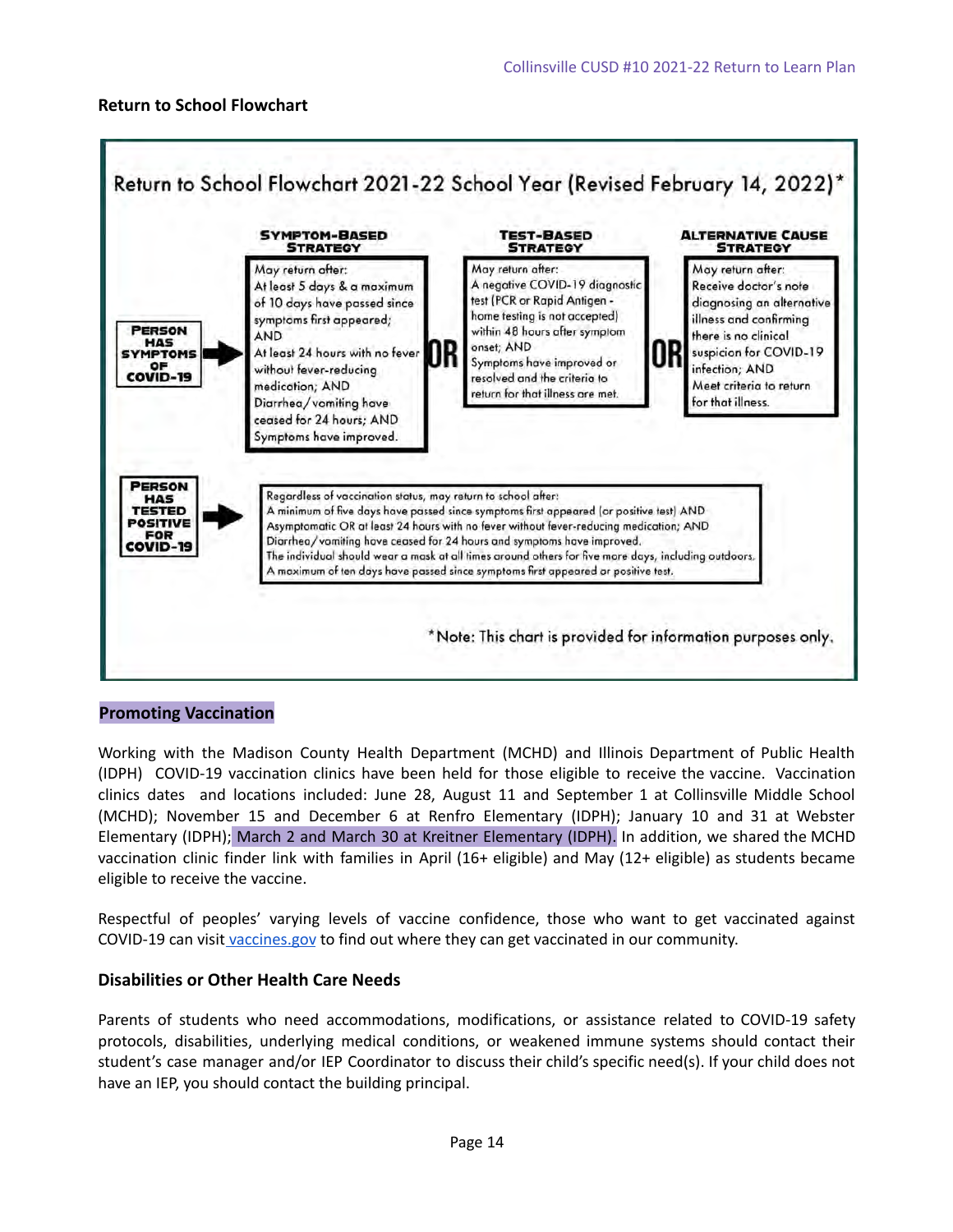Staff members who need accommodations, modifications, or assistance related to COVID-19 safety protocols, disabilities, underlying medical conditions, weakened immune systems, or a sincerely held religious belief or practice (covered by Title VII of the Civil Rights Act of 1964) should contact their school's principal to discuss the need(s). Staff members with weakened immune systems are advised to contact their healthcare professional about the need for continued personal protective measures after vaccination.

#### <span id="page-14-0"></span>**Coordinate with Public Health Officials**

Once learning of a COVID-19 case, Collinsville CUSD #10 will notify the respective Health Department regarding the positive individual and other information deemed necessary.

District officials will continue to collaborate and consult with Madison and St. Clair Counties Health Department officials throughout a pandemic on various logistics and decision-making including, but not limited to, quarantines, screening testing, vaccine clinics, a change in learning setting or emergency school closings.

#### <span id="page-14-1"></span>**Communication Plan**

Collinsville CUSD #10 will coordinate with the LocalPublic Health Departments to communicate dismissal decisions and the possible COVID-19 exposure.

Communication to families and staff will align with the communication methods already in use (SkyAlert, District website, social media, district app, etc.) In such a circumstance, Collinsville CUSD #10 will maintain confidentiality of the student or staff member as required by the Americans with Disabilities Act and the Family Education Rights and Privacy Act. Families will be notified of any upcoming changes to the district's learning setting in a timely fashion.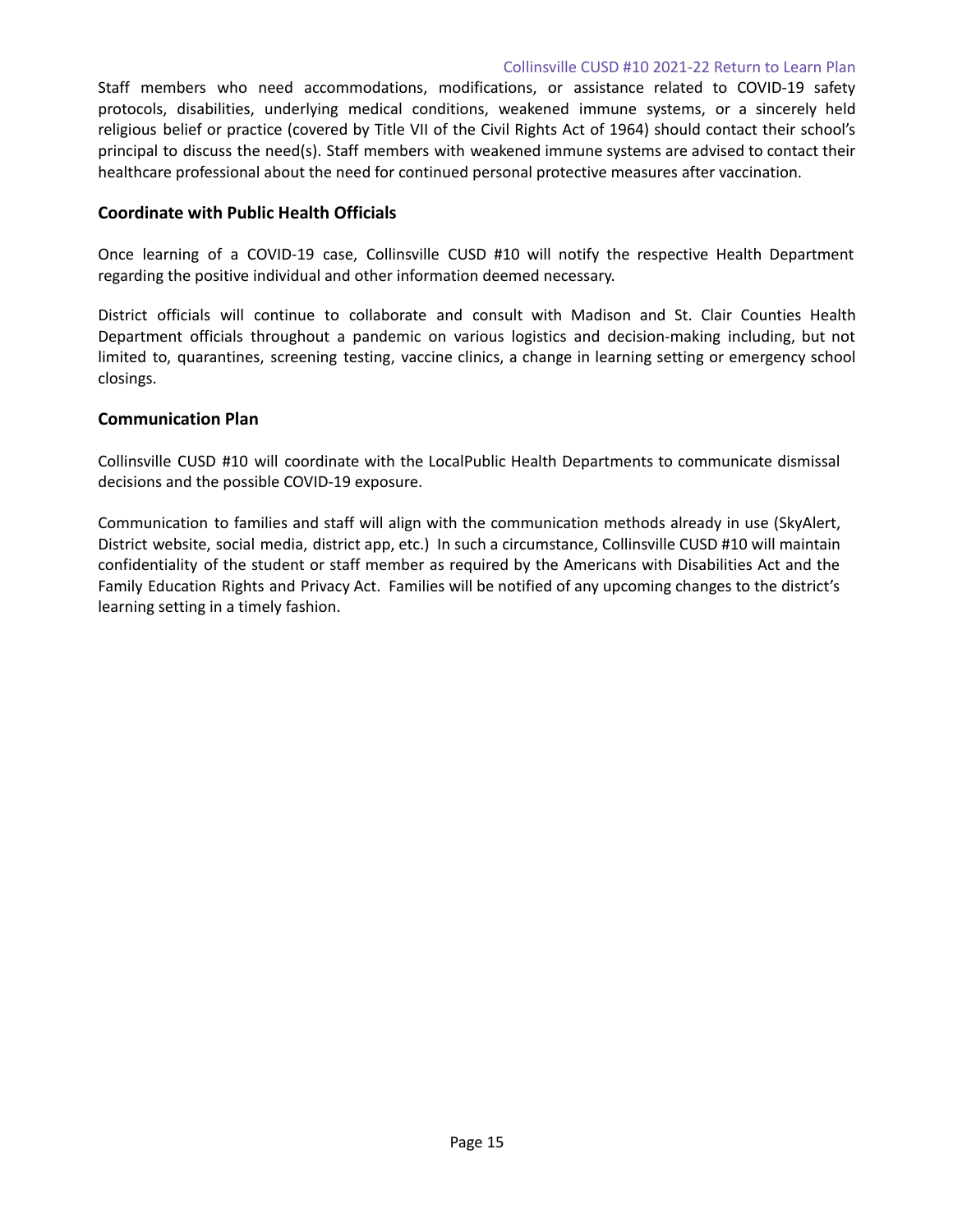## <span id="page-15-0"></span>**HUMAN RESOURCES**

Labor unions will be instrumental in developing any semblance of a workable in-person instruction in the fall. Both parties (i.e. District & labor unions) will work cooperatively and collaboratively in finding solutions. The District will operate by mostly developing guidelines and protocols for employees. The District will continue to monitor input from the PRESS Policy Organization, as well as from professional organizations such as IASA, IASB, and others to make appropriate changes leading up to and throughout the 21-22 school year.

#### <span id="page-15-1"></span>**Staff Return Plan**

The District will follow CDC guidelines.

Employees will be expected to use their accrued time bank for their absence from work (sick time, personal, vacation time, etc.) for COVID-19 related absences, unless such absences are covered under state law.

#### <span id="page-15-2"></span>**Staffing Levels**

The district will monitor staffing levels within each building to ensure optimal operations for teaching and learning. In the event that staffing levels drop below the ability for the building to maintain optimal operations, the district will consider varied options to ensure a five day a week, full day schedule for the 21-22 school year.

#### <span id="page-15-3"></span>**Professional Travel and Field Trip Requests**

District sponsored travel may be limited. All travel will align with CDC guidelines.

#### **School Sponsored Off-Site, Overnight Event, Competition, or Trip ("Event") Guidelines**

In accordance with Board of Education policy 6:240 (Field Trips and Recreational Class Trips), field trips are permissible when the experiences are a part of the school curriculum and/or contribute to the District's educational objectives.

Collinsville Community Unit School District No. 10 is closely monitoring information concerning SARS- CoV-2, the virus causing the COVID-19 illness. In order to help reduce student and staff exposure to COVID-19, Collinsville Community Unit School District No. 10 requires Health Checks as safety protocols prior to student/staff participation in experiences taking place beyond Unit 10 school campuses. Those approved vents requiring bus transportation will be subject to bus availability during the school day or on Saturday.

Students and staff attending an event will be recommended to wear a mask while riding the bus to and from the event venue and follow all required COVID-19 related protocols for the host site while attending the event.

Parents and guardians of all students are required to screen their student according to this checklist prior to sending their child on an off-sight, overnight event, competition, or trip ("event") and take the student's temperature before sending a student to a school sponsored event.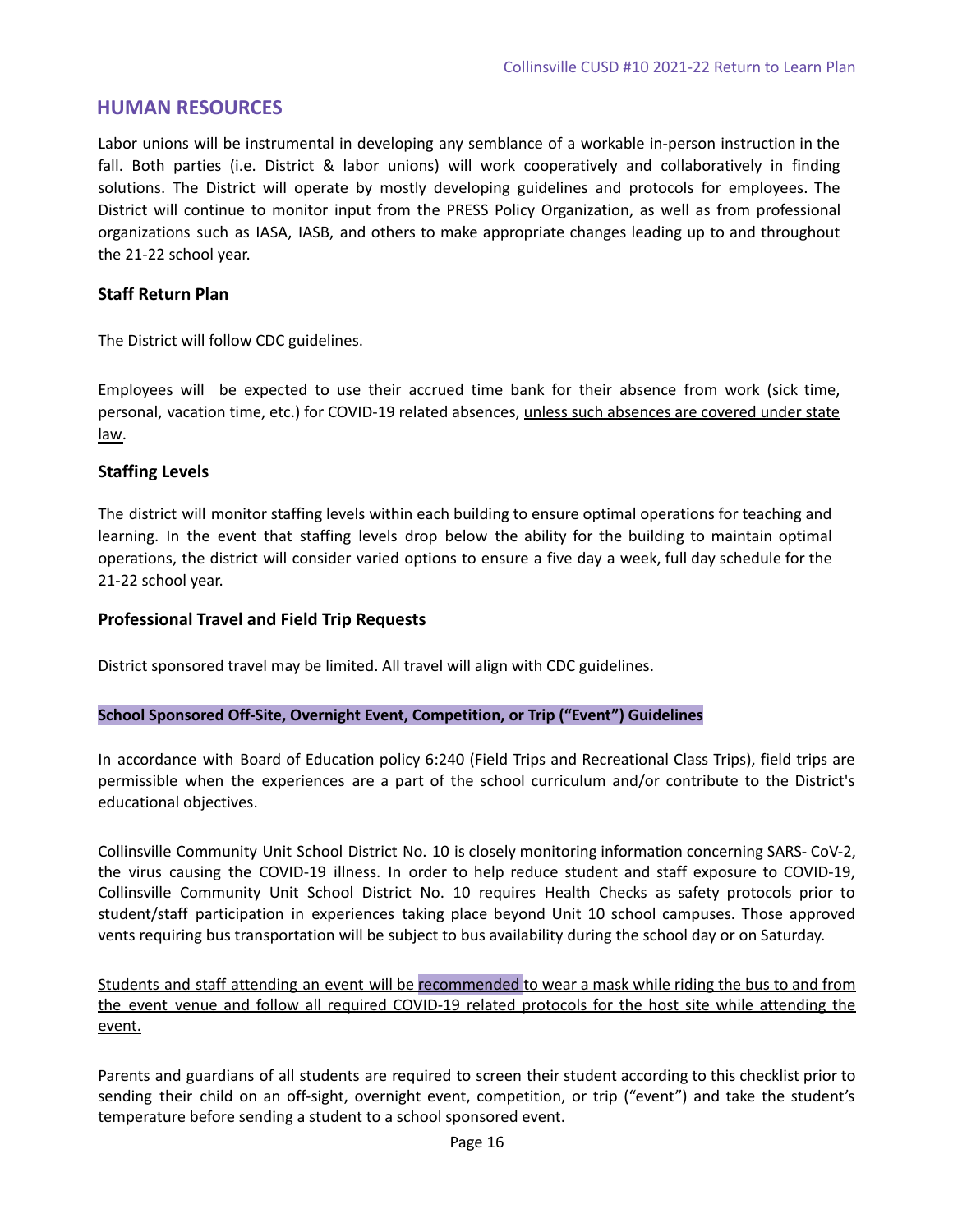Parents/Guardians of students attending an off-site, overnight event, competition, or trip ("event") will be required to complete the "Waiver of Liability" permission form and the "Educational Tour (field trip) Consent Form" prior to the student's participation in the event.

Class/Club/Organization sponsors will submit a COVID-19 Student Safety plan to address any student who might become symptomatic during the off-site, overnight event, competition, or trip ("event"). This plan will outline safety measures to be put in place to protect the health and safety of participating students and event sponsors/chaperones.

As the Unit 10 School District continues to monitor data regarding the health of our students and staff with regards to SARS-CoV-2, any trip requests requiring overnight stays will be considered on a case by case basis.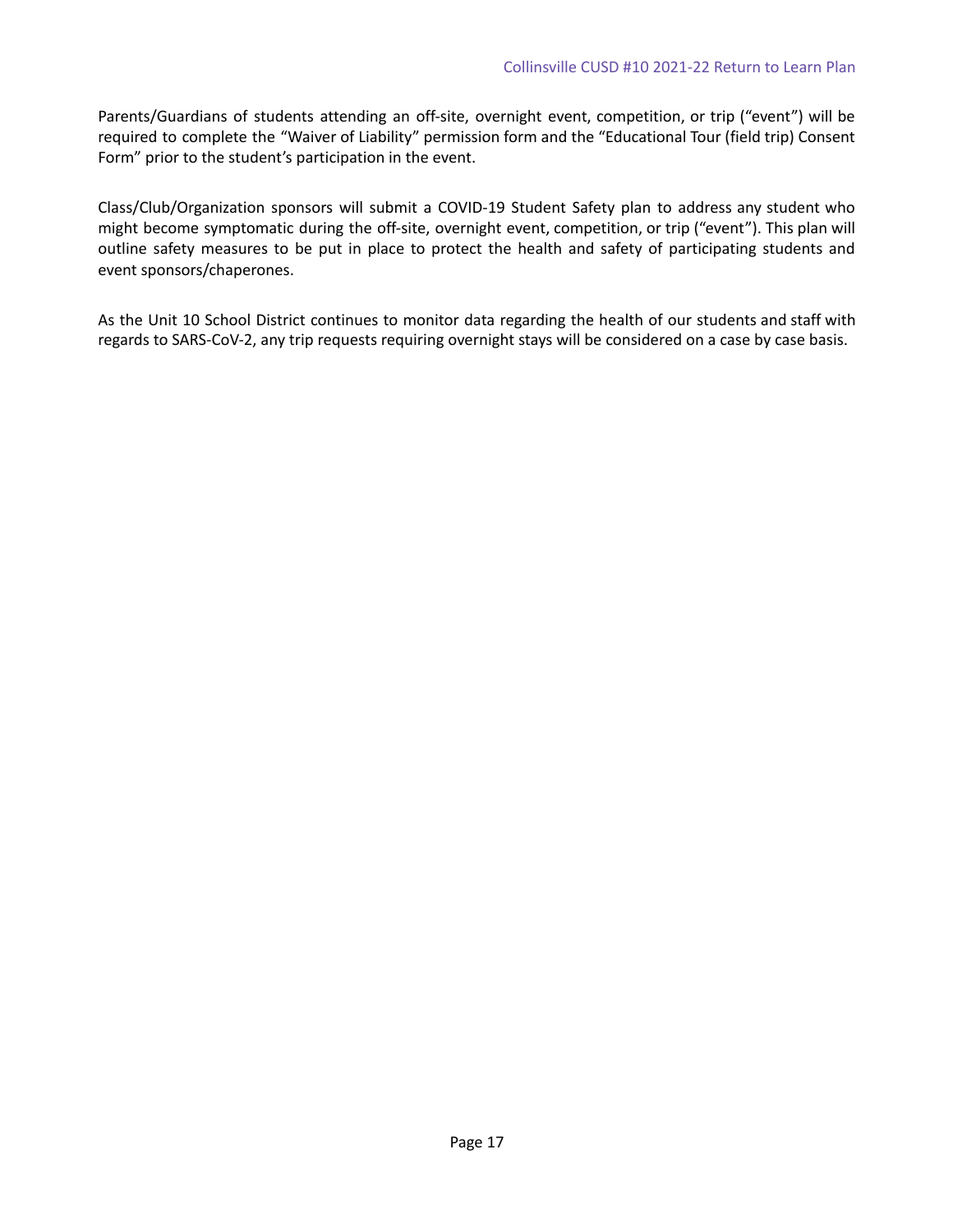## <span id="page-17-0"></span>**TECHNOLOGY**

We believe that device availability along with access to the internet are key to students' success. Therefore, all students will be provided a device for the 21-22 school year and an opportunity to acquire web access.

## <span id="page-17-1"></span>**Devices & Web Access**

A device and web access are necessary throughout the school year. The district will provide a device for every student. Parents will need to maintain this device and web access in their homes for student access to lessons, personalized learning, and assignment retrieval. In the event of a COVID-19 related closure, paper packets may be made available as needed. Internet access will be provided for those students who do not have access at home. All district-issued devices are filtered and monitored by technology staff whether at home or at school.

## <span id="page-17-2"></span>**Device Distribution Plan**

Collinsville High School - Devices will be distributed at CHS Registration Collinsville Middle School - Devices will be distributed at CMS Move-in Day Dorris Intermediate School - Devices will be distributed at the open house and the first week of school All Elementary Schools - Devices will be assigned the first week of school and sent home as needed

These devices will be the responsibility of the student and the parent while at home. The parent may be financially responsible for any lost, damaged, or stolen devices, including the power cords. Collinsville Community Unit School District #10 will communicate the device return date to parents. If a family leaves the district, all district property must be returned to the home school. Technical support will be provided by the home school. Parents can contact their home school with any questions regarding their device. For additional information, please refer to the Chromebook Student User Agreement found in the handbook.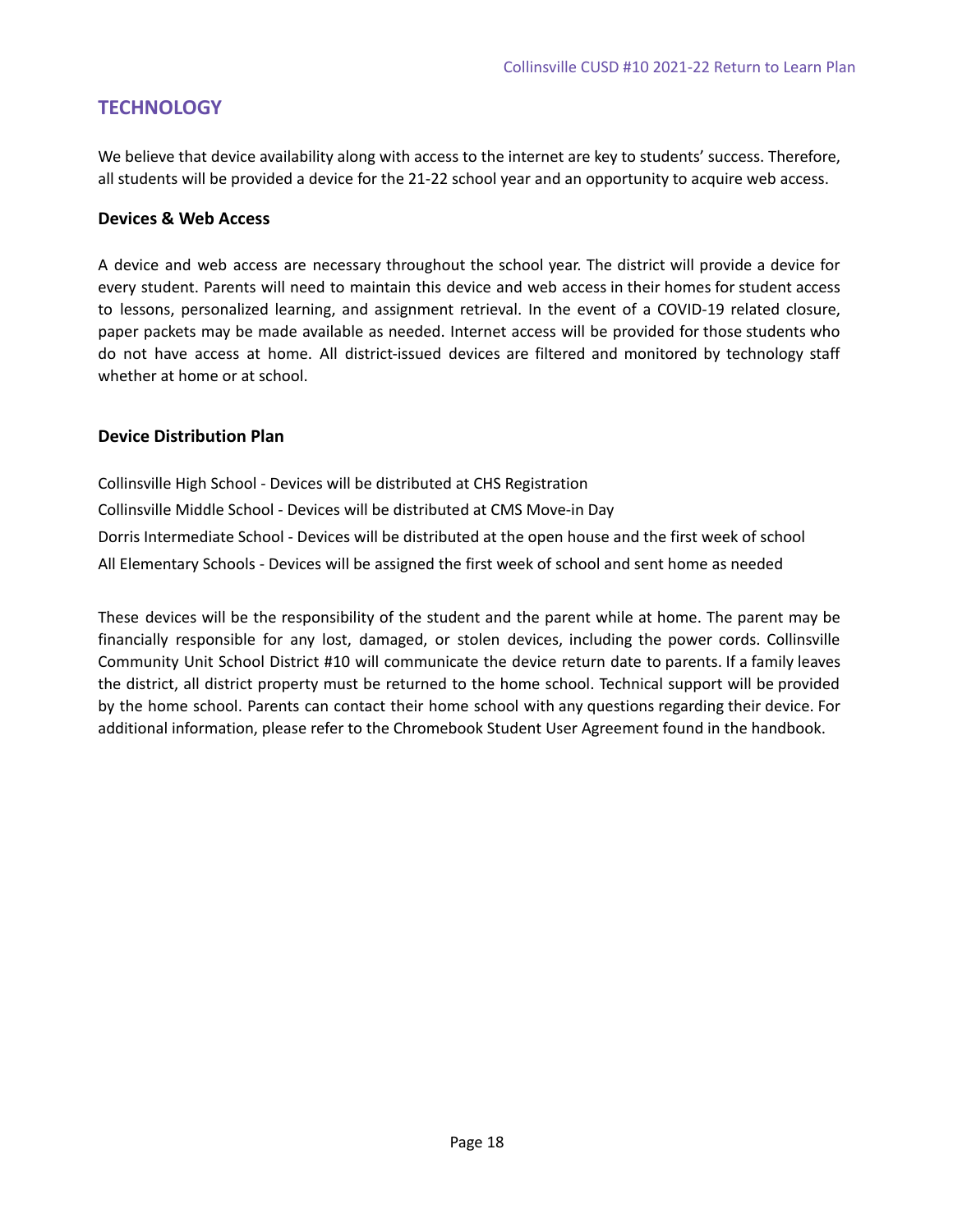## <span id="page-18-0"></span>**INSTRUCTION**

#### <span id="page-18-1"></span>**Overview**

The impact of lost instructional time and social emotional development on children should be anticipated and our schools will need to be prepared to adjust curriculum and instructional practices accordingly without the expectation that all lost academic progress can be caught up. Plans to make up for lost academic progress due to school closures and distress associated with the pandemic should be balanced by a recognition of the likely continued distress of educators and students that will persist as our schools re-open to full capacity. If the academic expectations are unrealistic, school will likely become a source of further distress for students (and educators) at a time when they need additional support. It is also critical to maintain a balanced curriculum with continued physical education, fine arts, extracurricular activities, and other learning experiences rather than an exclusive emphasis on core subject areas.

The Collinsville School District Return to Learn Plan will outline academic, social, and emotional supports that will be implemented to their fullest ability as a means to get students back on track and support their continued academic and social growth.

#### <span id="page-18-2"></span>**Assessment**

District reopening plans will include a diagnostic assessment component for all students returning to school to determine learning loss, to inform modifications to curriculum standards and expectations and to identify support services that may be required.

- A. A kindergarten screening tool will be implemented and given to all incoming kindergarten students.
- B. Elementary students in grades K-6 will be assessed using aimswebPlus and STAR Reading and Math. These tools will identify students needing tier 2 and tier 3 intervention services. The data will also be used to group students for small group instruction within the classroom, determine after school tutoring groups, and provide enrichment opportunities for those students meeting benchmarks.
- C. Middle school students in grade 7-8 will be assessed using MAP, STAR Reading and Common Formative Assessments to identify those needing additional academic support, RTI services, tutoring, and enrichment.
- D. High school students in grades 9 and 10 will be assessed using MAP in reading and math and common formative assessments in all other subjects. High school English and Math departments will also analyze 8th grade data to determine course placements and additional supports, such as RTI, learning strategies, and tutoring services.
- E. ELL students will be assessed in both their native language and English to address deficiencies in language acquisition and academic skills.

#### <span id="page-18-3"></span>**Classroom Instruction**

Each student will have had a unique remote learning experience. Students will enter the 2021-22 school year with various levels of mastery from prior coursework. For this reason, it is recommended that students are assessed in each content area to inform teachers of current student achievement and needs. It is recommended that the reintegration assessments are teacher-developed "quick checks" to help inform vertical articulation and help teachers identify focus areas in specific standards for individual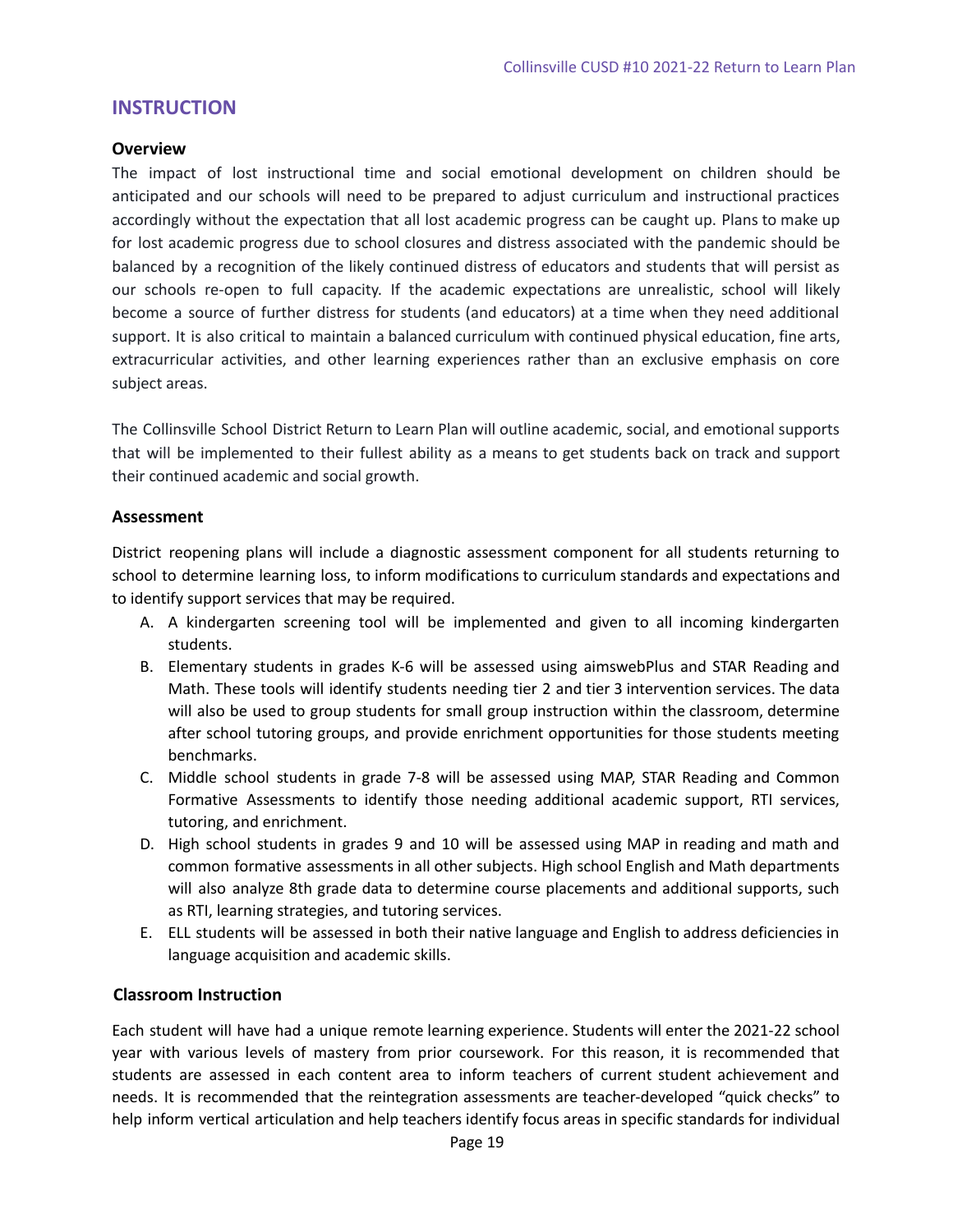students. The recommendation to assess is not meant to replace existing screening or placement assessments that are currently being administered at the district/school level.

Teachers should also identify the standards that were not covered during remote learning. When making determinations to fill in learning gaps consider the following questions:

#### <span id="page-19-0"></span>**Quality over Quantity**

- Which standards were missed or partially covered?
- What are the essential standards at the current grade level?
- What are the skills required to master the missed or partially covered standards?
- Will the standard stand alone in instruction or can it be layered in the current grade-level standard?

Classroom instruction in CUSD #10 will emphasize quality over quantity, be data-driven and based on the student's individual needs and abilities. Teachers will use instructional strategies to differentiate and address students' needs through small group instruction and course placements. Technology integration will be consistent in every classroom to provide resources to meet those needs. At the elementary level, instructional coaches will provide support and resources to assist teachers by modeling lessons, analyzing data, and implementing professional development.

#### <span id="page-19-1"></span>**Intervention Services**

A. Tier 2 students who are slightly below grade level in reading/writing and/or math will receive intervention services to monitor progress towards grade level skills. These students will also have access to enrichment activities if they choose to participate. Transportation will be provided for after-school programs.

These services will include:

- 1. Elementary School: small group/differentiated instruction, before/after school tutoring, push-in supports and digital programs
- 2. Intermediate School: use "power 40" minutes to provide instruction in deficiency areas, small group/differentiated instruction, before/after school tutoring, push-in supports and digital programs
- 3. Middle School: small group/differentiated instruction, before/after school tutoring, digital programs, check-in/check-out, learning strategies, reading enrichment, RTI services/Freckle Math
- 4. High School: after school tutoring, remote tutoring, check-in/check-out, learning strategies, credit recovery, writing lab, math lab

B. Tier 3 students who have significant deficits in reading/writing and/or math will receive intervention services to monitor progress towards grade level skills. These students will focus on supporting progress toward grade-level skills with intense interventions.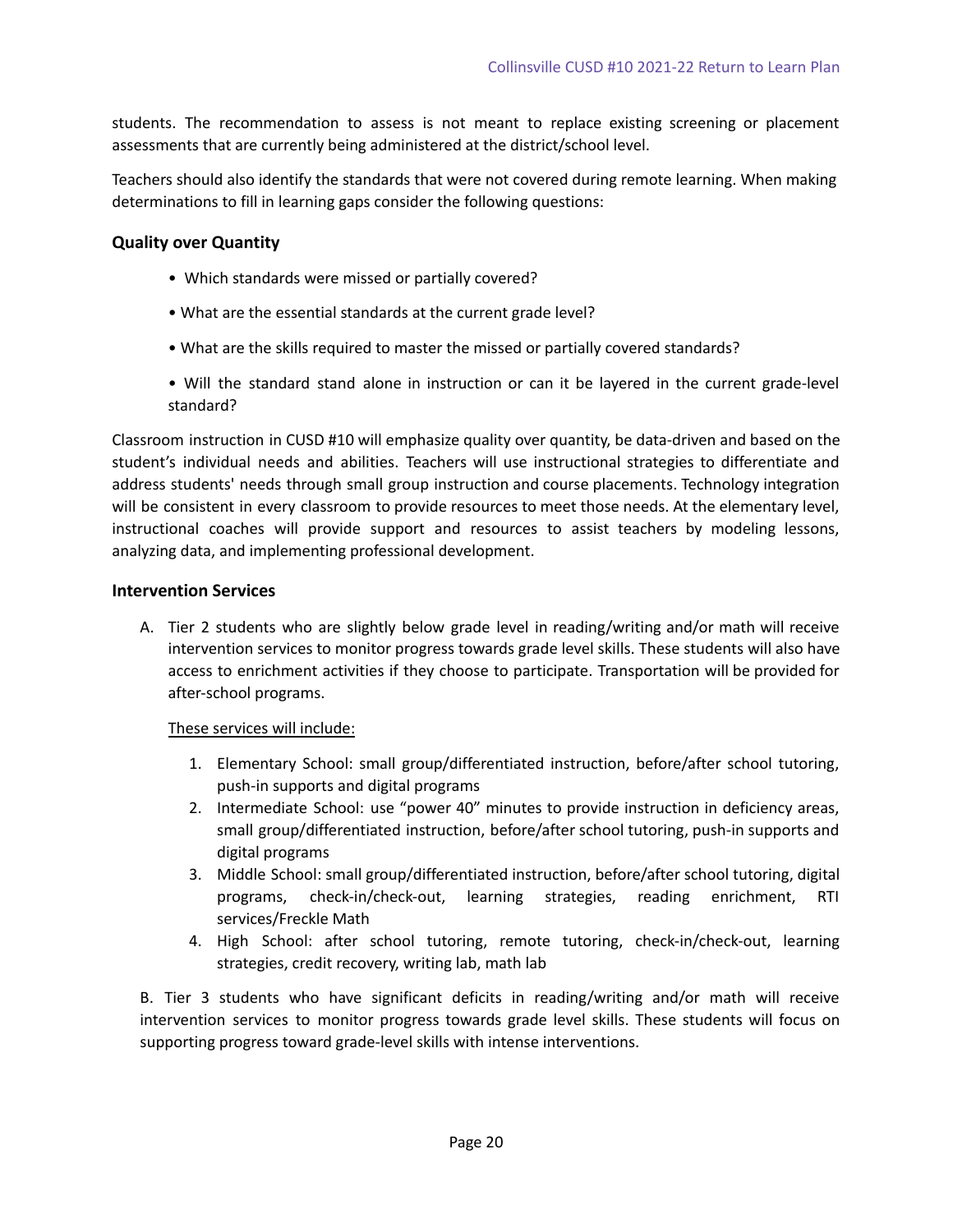These services will include:

- 1. Elementary School: Title 1/Intervention Services
- 2. Intermediate School: Intervention Services
- 3. Middle School: RTI services/Read 180, Freckle Math, Summer Learning Program
- 4. High School: RTI Services, Jumpstart Program, Summer Learning Program

C. Students who receive special education services will continue to receive those services as outlined and agreed upon in their most recent annual reviews. Additionally, they will continue to be benchmarked as often as their non-disabled peers and progress monitored more frequently in Reading and Math using Aimsweb Plus, NWEA MAP, teacher created assessments, and other formative assessments as determined by their IEP Goals and Objectives. Parents may request IEP Meetings at any point to discuss their child's progress and any concerns they may have in order to collaborate with the multidisciplinary team of educators who work with their child.

## <span id="page-20-0"></span>**Social Emotional Support**

Students in grades K through 12th grade who are identified as needing social skill development or social-emotional support will continue to have access to mentors and/or social workers throughout the school year. In K-6 classrooms, teachers will be required to spend 15 minutes per day on SEL activities. During the 2021-2022 school year, the following programs and services will continue to be implemented to provide students with social emotional support.

| Elementary/Intermediate                          | Middle School                            | High School                                      |
|--------------------------------------------------|------------------------------------------|--------------------------------------------------|
| <b>PATHS SEL Curriculum</b>                      | AIM Curriculum                           | <b>Teachers as Mentor</b>                        |
| <b>PBIS</b>                                      | Trauma Informed/Restorative<br>Practices | <b>Targeted Study Hall</b>                       |
| <b>SEL Coaching</b>                              | <b>Health Curriculum</b>                 | During/After-School<br><b>Support Groups</b>     |
| Trauma Informed/ Restorative<br><b>Practices</b> | SEL/Academic After-School<br>Program     | <b>Health Curriculum</b>                         |
| <b>Social Work Services</b>                      | <b>Social Work Services</b>              | Social Work/Guidance<br>Counselors               |
|                                                  | Jumpstart to 7th Grade                   | Jumpstart to 9th Grade                           |
|                                                  | <b>PBIS</b>                              | Trauma Informed/<br><b>Restorative Practices</b> |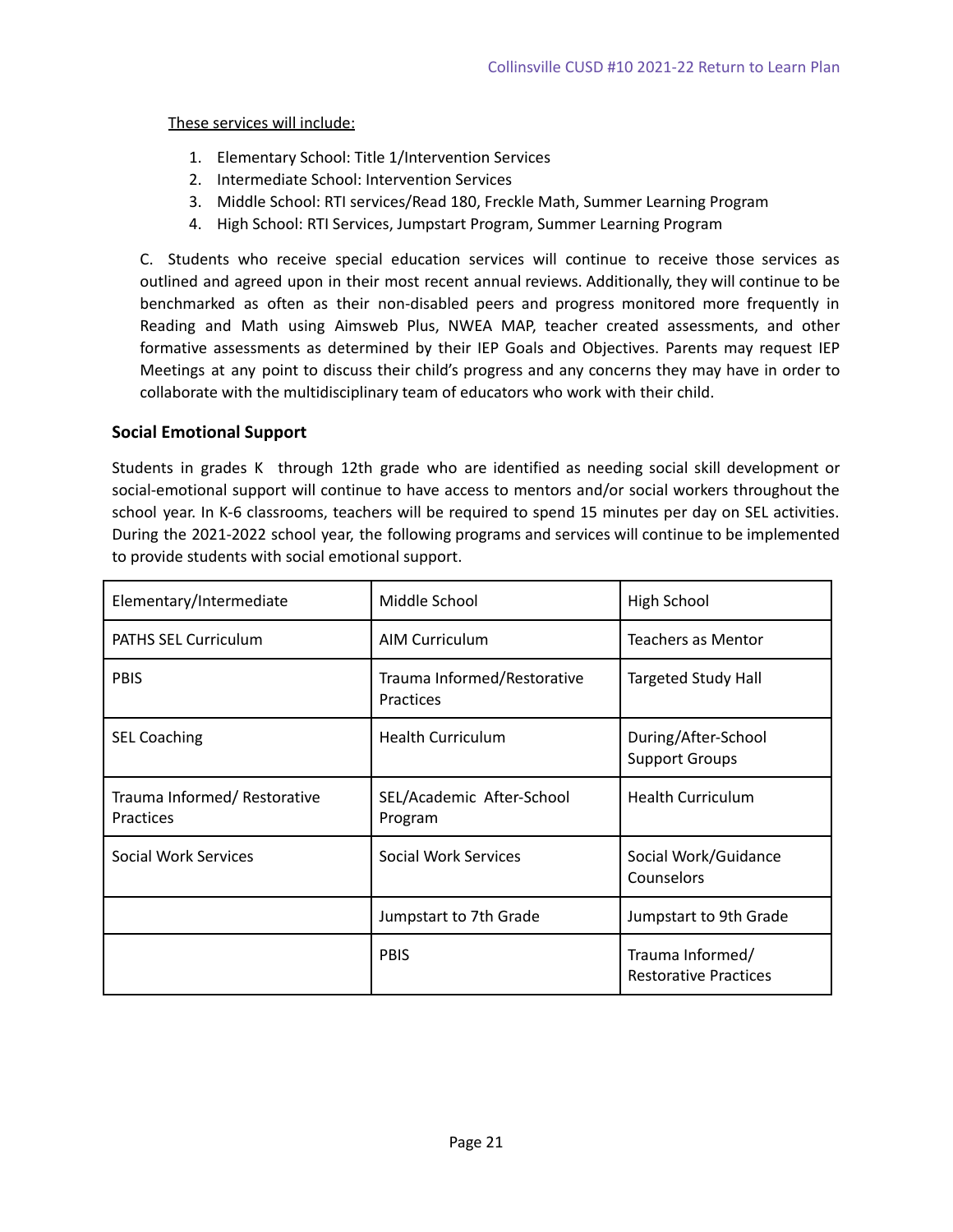## <span id="page-21-0"></span>**Enrichment Programs**

An enrichment program is a specialized program for students who need to learn at a higher level than in a typical classroom. It allows students who need an extra challenge in the classroom to stay engaged and interested in learning. We will offer enrichment opportunities for students who were able to stay caught up and/or advance during the remote learning experience.

Elementary/Intermediate: Renzulli Learning Program and differentiation in the classroom including project-based instruction

After school options for K-6 students: STEM Club, Spanish Camp, Cooking, Knitting, Legos, Yoga, ART Club

Middle School: Advanced Placement classes, Art, Music, and Spanish classes, FUSION, PLTW, Extracurricular Opportunities

High School: AP and Dual Credit classes, Saturday Scholars, SAT prep, Extracurricular Options

## <span id="page-21-1"></span>**Community Partnerships**

- A. Chestnut Health Systems provides mental health counseling services to students who have struggled with depression and suicidal ideations. They provide school based services/counseling as well as in home services during extended breaks such as winter break or summer vacation.
- B. Meadow Heights Volunteers, including certified staff members, provide after school tutoring to any interested students 2 nights a week for 60 minutes per night.
- C. SIUE Upward Bound
- D. Collinsville Library, Fairmont City Library, Maryville Library and Caseyville Library provide clubs, events and enrichment programs for students during the summer, after school/evenings and partner with schools to share resources.
- E. Collinsville Food Pantry provides weekly Tote Me Home Bags for students and families who have an unstable food source.
- F. St. Louis Area Foodbank- Monthly Mobile Markets to distribute food to families in need
- G. Universidad- College and Career Readiness Program for hispanic students
- H. Give 30 is a free mentoring program which provides at risk students positive support. Members of the community volunteer 30 minutes each week, meeting with the students during their study hall period. Give30 training is provided by the ROE.
- I. Heartlinks is a Grief Counseling Group for students who have experienced a loss or death of a family member or friend.
- J. Hoyleton-Spanish speaking counselor
- K. YMCA & Fairmont Library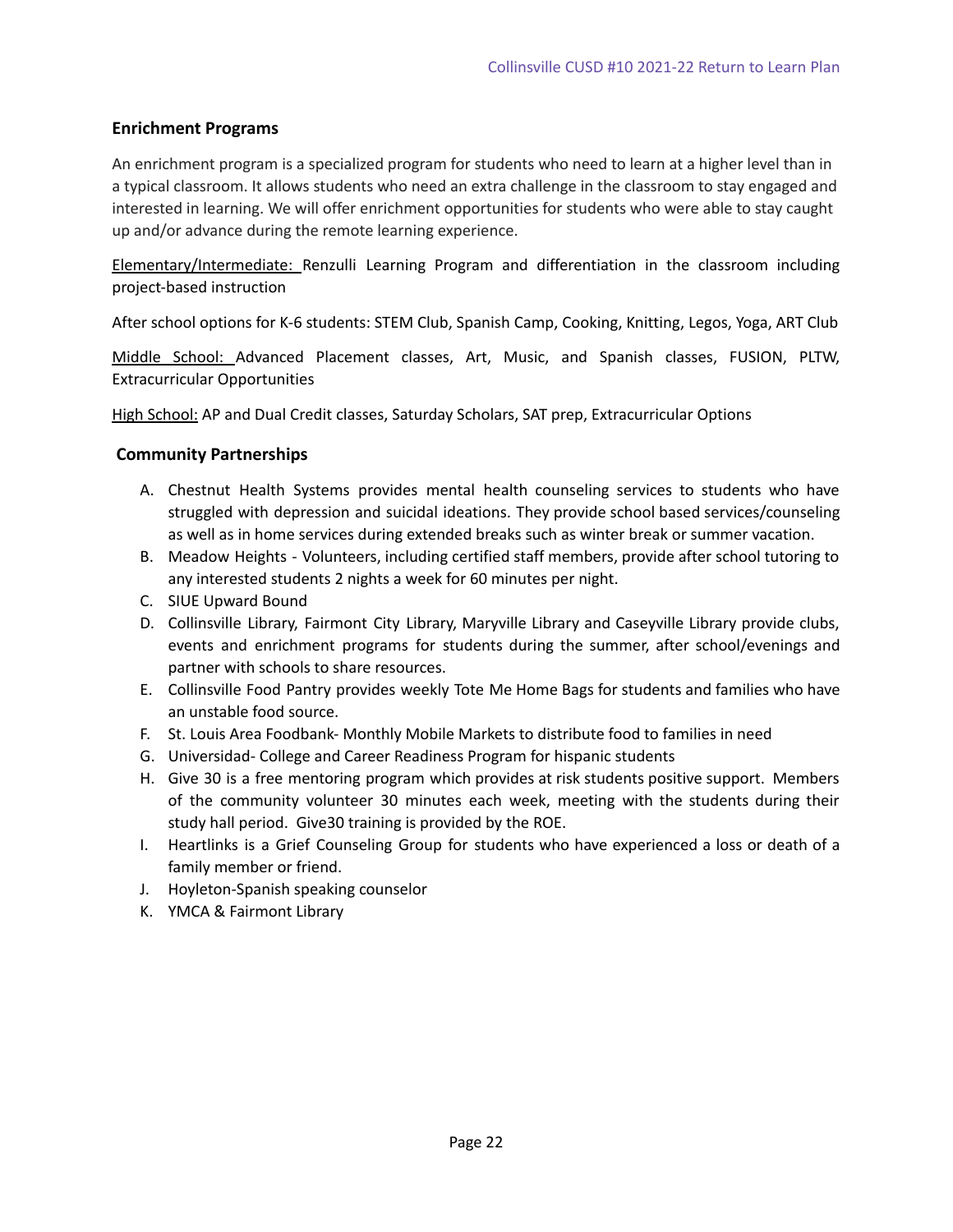# **POSITIVE/SYMPTOMATIC STUDENT SCHEDULE**

## <span id="page-22-0"></span>**Overview**

Remote learning is only to be provided to students who have tested positive for COVID-19 or are awaiting test results or students. If a student does not meet the above criteria, but requests remote learning due to a medical condition, the request for remote learning will be evaluated under Section 504 of the Rehabilitation Act. If the student has a qualifying medical condition, the student may be provided home/hospital instruction. Collinsville School District 10 will implement Remote Learning opportunities for students who meet the above criteria in accordance with CDC guidance. These days will be similar to traditional school days in that students will engage in learning activities facilitated by teachers. When applicable, the remote learning activities will reflect the State learning standards. When applicable, the remote learning activities will reflect the State learning standards. The lessons will focus on essential course skills and content appropriate for an extended period of remote learning.

## <span id="page-22-1"></span>**Attendance**

Students are expected to attend daily unless experiencing illness symptoms. Students experiencing symptoms will be marked as an excused absence. We encourage and suggest several ideas for how classroom teachers can collect and count a student as present when the one-to-one daily connection is not practical:

- Video conference "check-ins."
- Wellness checks coupled with a question on student engagement/participation in lessons.
- Phone calls coupled with a question on student engagement/participation in lessons.
- Text messages or emails coupled with a question on student engagement/participation in lessons.
- Packet collections by school personnel.

## <span id="page-22-2"></span>**Grading**

Collinsville School District will use the district's traditional grading policy when students are engaged in remote learning. Students will be expected to complete all assignments, assessments, and projects in a timely manner. All assignments will be graded when appropriate and students will be provided with feedback on each graded assignment. The district will provide teachers and students with the appropriate resources to engage in remote instruction, when necessary.

## <span id="page-22-3"></span>**Incomplete**

Students can only receive an incomplete grade when a situation occurs that is beyond their control.

Students who encounter long-term illness while engaged in remote learning may be evaluated under 504 of the Rehabilitation Act and be provided home/hospital instruction. Students with a medical condition that are anticipated to be unable to attend school for a period of 2 or more consecutive weeks or on an ongoing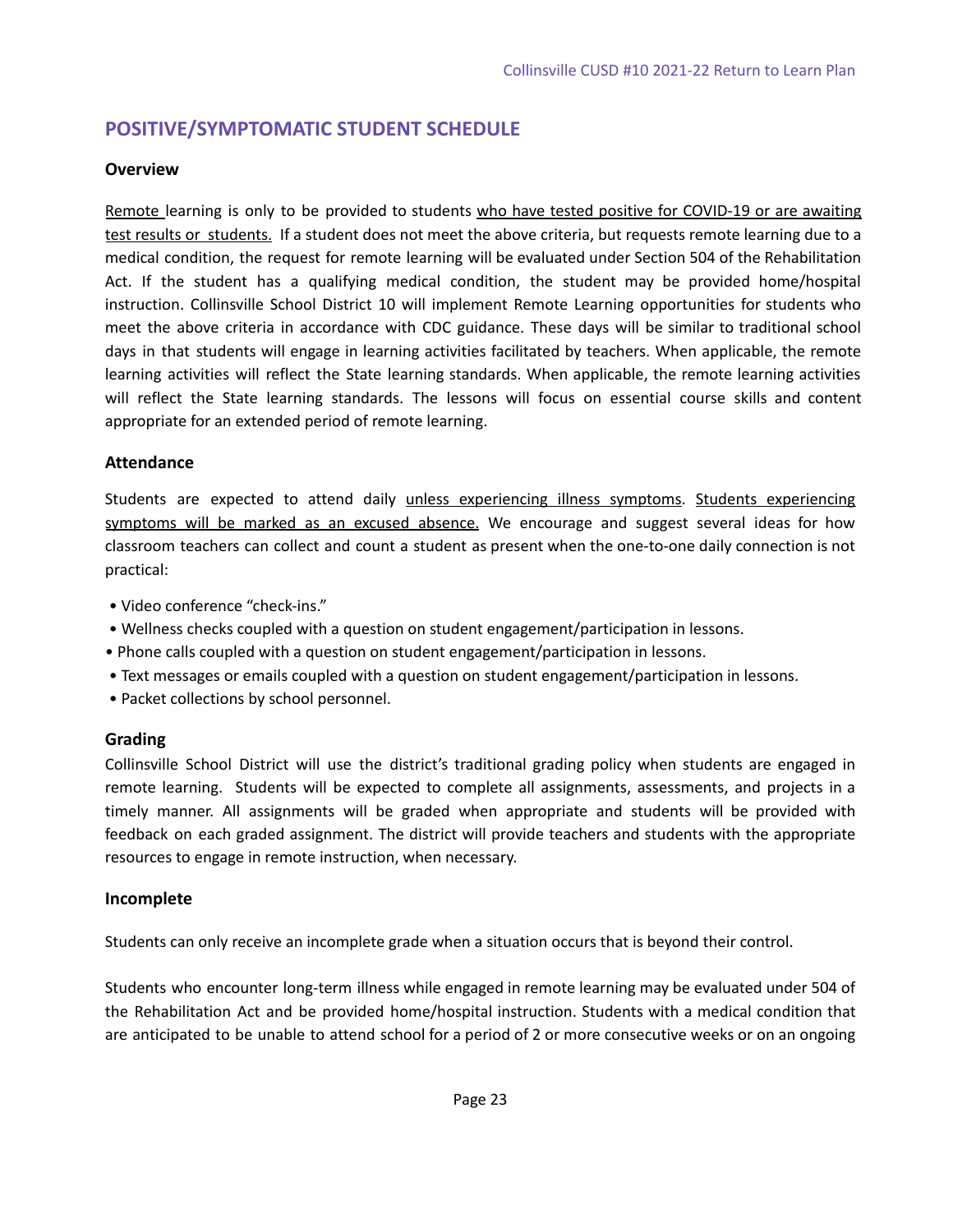intermittent basis may receive homebound instruction and should start this process with their guidance counselor or assistant principal.

#### <span id="page-23-0"></span>**Communication and Engagement**

Teachers will provide students with a daily schedule while they are excluded from school or quarantined in accordance with IDPH regulations. Students will be expected to engage in synchronous and asynchronous instruction.

#### <span id="page-23-1"></span>**Students with Special Education Services**

Students who receive Special Education services in the General Education setting will continue to receive assignments from their General Education teacher. The Special Education Teacher will continue to make modifications and accommodations for the students based on each of their individual IEPs. They will continue to check in with the students in their classes to check for understanding and provide assistance in completion of assignments and learning activities. The General Education Teacher and the Special Education Teacher should collaborate to ensure the assignments support the student's progress towards their IEP goals and objectives.

Students who receive Special Education services in the General Education and Special Education setting will receive assignments and activities from their General Education Teacher and from the Special Education Teacher. The Special Education Teacher will continue to make modifications and accommodations for the students based on each of their individual IEPs. They will continue to check in with the students in their classes to check for understanding and provide assistance in completion of assignments and learning activities. The General Education Teacher and the Special Education Teacher should collaborate to ensure the assignments support the student's progress towards their IEP goals and objectives.

Students who receive Special Education services in the Special Education setting will receive all of their assignments and activities from their Special Education Teacher(s). The Special Education Teacher will continue to make modifications and accommodations for the students based on each of their individual IEPs. They will continue to check in with the students in their classes to check for understanding and provide assistance in completion of assignments and learning activities. The assignments and activities assigned should all support the student's progress towards their IEP goals and objectives.

#### **Related Services: Speech, Social Work, Occupational Therapy, Physical Therapy, Adapted PE**

Each student's case manager and related service provider(s) should collaborate with the parents/guardians of the students on their caseloads to determine the service delivery model that will work best for the student including teletherapy on an approved teletherapy platform. Additional resources may be posted to the District backpack and/or emailed/mailed to parents/guardians which may include home practice activity resources, including videos, website links, etc. These team decisions should be based upon the student's goals and objectives outlined in their IEPs and take into consideration available technology as well as the amount of time the student will need to dedicate to their core academics. The related service provider and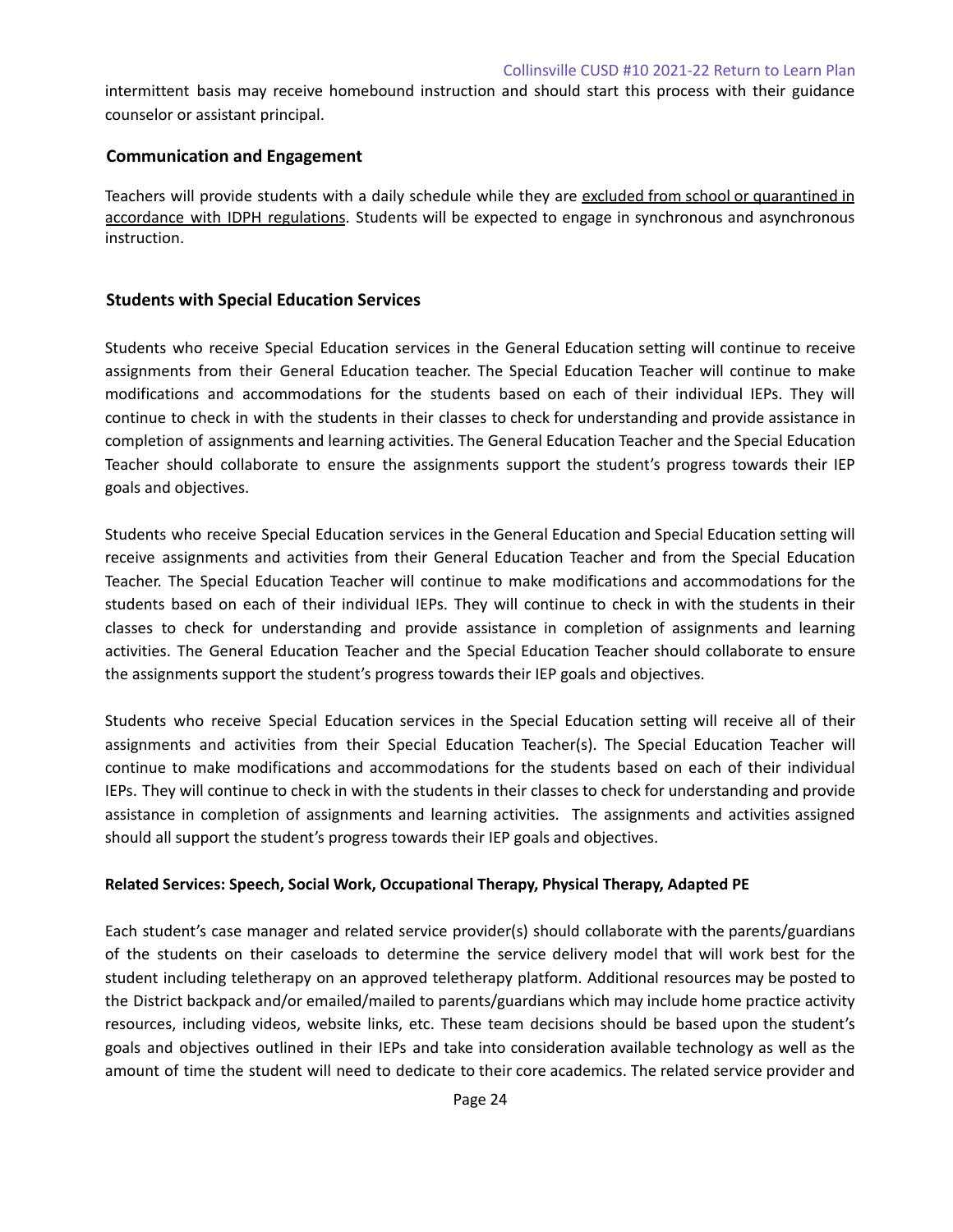#### Collinsville CUSD #10 2021-22 Return to Learn Plan

parents/guardians will develop an agreed upon schedule and mode to deliver the services. These plans should be revisited often and adjusted as necessary to meet each student's individual needs.

#### **IEP Meetings**

Will continue as scheduled via Google Meets. Please watch your emails for invitations and any important changes to the schedule from your IEP Coordinator.

## <span id="page-24-0"></span>**Homeless Students**

The District will comply with the McKinney-Vento Homeless Assistance Act and Board Policy for education of homeless students. The District will coordinate with the homeless liaison and evaluate the unique needs of homeless students on a case-by-case basis.

## <span id="page-24-1"></span>**ESL Students**

The District will evaluate and assess the unique needs of ESL students on a case-by-case basis.

## <span id="page-24-2"></span>**SEL and Relationships**

The health and mental well-being of students is our top priority. Accommodations and modifications can and should be done when appropriate for students and their mental health.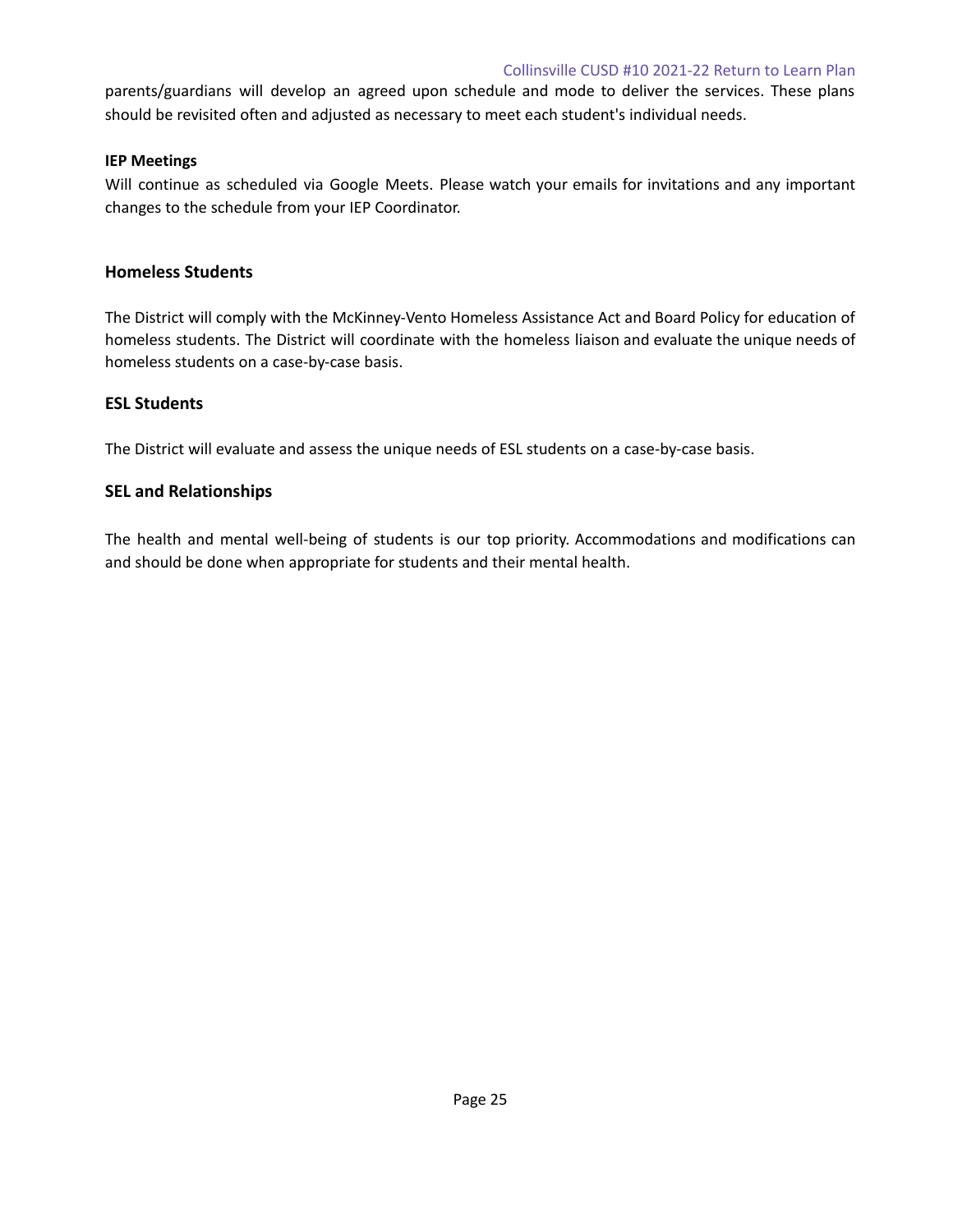# <span id="page-25-0"></span>**Activities to Promote Wellbeing**

| <b>Suggestions for Additional Activities</b>                                                                                                                                                                                                                                                                                                                                                                                                          |                                                                                                                                          |                                                                                                                                                                                                                                                                                  |                                                                                                                                                                                                                                        |                                                                                                                                                                                                                                                                  |
|-------------------------------------------------------------------------------------------------------------------------------------------------------------------------------------------------------------------------------------------------------------------------------------------------------------------------------------------------------------------------------------------------------------------------------------------------------|------------------------------------------------------------------------------------------------------------------------------------------|----------------------------------------------------------------------------------------------------------------------------------------------------------------------------------------------------------------------------------------------------------------------------------|----------------------------------------------------------------------------------------------------------------------------------------------------------------------------------------------------------------------------------------|------------------------------------------------------------------------------------------------------------------------------------------------------------------------------------------------------------------------------------------------------------------|
| <b>Mind</b>                                                                                                                                                                                                                                                                                                                                                                                                                                           | <b>Body</b>                                                                                                                              | <b>Spirit</b>                                                                                                                                                                                                                                                                    | <b>Environment</b>                                                                                                                                                                                                                     | Family                                                                                                                                                                                                                                                           |
| Reading, e.g.,<br>$\bullet$<br>independent<br>reading, listening to<br>someone else read,<br>audiobooks<br>Puzzles, Word<br>$\bullet$<br><b>Searches</b><br>Write a story or in a<br>journal<br>Count money<br>Draw a map of your<br>$\bullet$<br>neighborhood<br><b>Building with</b><br>$\bullet$<br>blocks or Legos<br>Listen to a podcast<br>$\bullet$<br>Watch a<br>documentary<br>Practice another<br>$\bullet$<br>language<br>Invent something | Take a walk<br>$\bullet$<br>Dance<br>Exercise<br>Fine/gross<br>$\bullet$<br>motor<br>activities<br>Stretch or do<br>yoga<br>Play a sport | Listen to music<br>$\bullet$<br>or sing<br>Playing (inside<br>$\bullet$<br>or outside)<br>Creative arts<br>$\bullet$<br>Coloring or<br>$\bullet$<br>drawing<br>Imaginative<br>$\bullet$<br>play<br>Meditate<br>$\bullet$<br>Do something<br>$\bullet$<br>you've been<br>avoiding | Clean up<br>your<br>room<br>Do age-<br>$\bullet$<br>appropriat<br>e chores<br>Gardening<br>$\bullet$<br><b>Fix</b><br>$\bullet$<br>somethin<br>g broken<br>Take care of<br>$\bullet$<br>pets or<br>plants<br>Cook or bake<br>$\bullet$ | Write a<br>$\bullet$<br>letter to<br>someone<br>Play board<br>$\bullet$<br>games<br>with a<br>family<br>member<br>Tell jokes<br>$\bullet$<br>or riddles<br>Build a<br>$\bullet$<br>fort and<br>tell stories<br>in it<br>Offer to<br>$\bullet$<br>help<br>someone |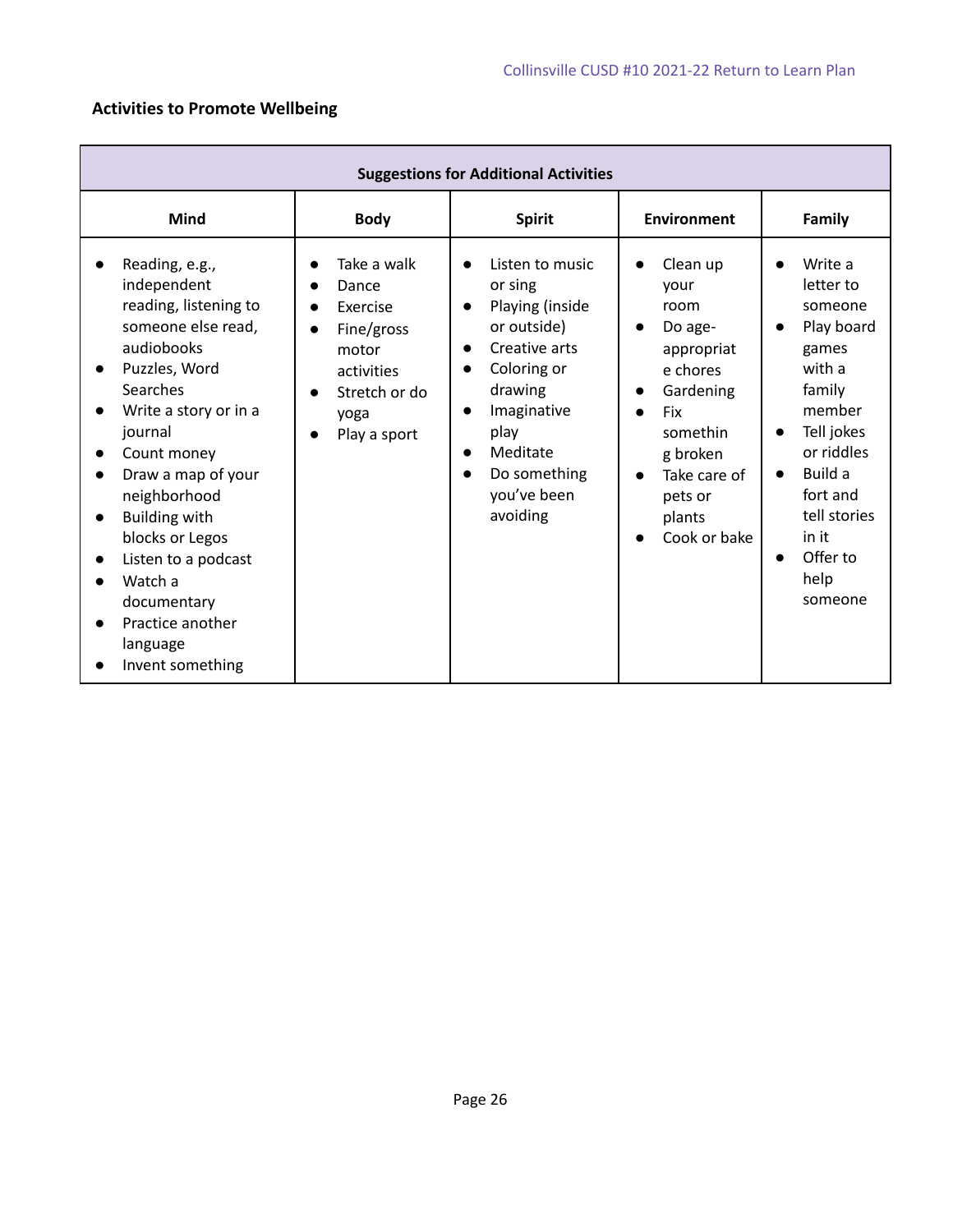# <span id="page-26-0"></span>**Student Enrollment & Registration**

Students who are NEW to the Collinsville School District (did not attend last year) are required to *enroll* online through [Skyward Family Access](https://www.kahoks.org/headlines/online-enrollment-for-new-students-begins-june-1-2020/) or in person at the Student Services Office, 123 West. Clay Street, Collinsville. When completing the enrollment process in-person, a parent or guardian must be present and will be asked for proof of residency and a copy of the child's birth certificate. (For proof of residency requirements, See Enrollment Information below).

## *Registering during the summer (Online Registration is only available during the summer)*

Once enrolled, students are required to *register* each year for the upcoming school year.

## <span id="page-26-1"></span>**Student Enrollment**

Families may enroll NEW STUDENTS TO THE DISTRICT for the 2021-2022 school year ONLINE through Skyward Family Access. **If you do not already have a Skyward Family Access account**, please create an account by clicking here[: New Student Enrollment Account Request](https://skyward.kahoks.org/scripts/wsisa.dll/WService=wsEAplus/skyenroll.w) to sign up for an account and begin the enrollment process. Please note that a valid email address is required. If you do not have a valid email address, you may obtain a free one through Gmail, Yahoo mail or Outlook. **If you currently have a student attending school in the Collinsville Unit 10 School District**, please use your Skyward Login to complete the New Student Online Enrollment Application (NSOE). For assistance, SEE the [NSOE Online Enrollment Guide](https://www.kahoks.org/parents/enrollment/) under Related Documents on the [Enrollment/Registration](https://www.kahoks.org/parents/enrollment/) website page.

**NOTE:** Students who attended school in the Collinsville School District in 2020-2021 are not required to re-enroll in the school District. Students will be placed in their appropriate grade in the student's elementary school attendance area based upon enrolled residence address or at the appropriate grade at DIS ( $5<sup>th</sup>/6<sup>th</sup>$  grade), CMS ( $7<sup>th</sup>/8<sup>th</sup>$  grade) or CHS (9-12 grade).

*If you do not have a student attending school in the Collinsville Unit 10 School District, please request a temporary Skyward Login and Password by clicking here [New Student Enrollment: Account Request](https://skyward.kahoks.org/scripts/wsisa.dll/WService=wsEAplus/skyenroll.w).*

*If you currently have a student attending school in the Collinsville Unit 10 School District, please use your current [Skyward Login](https://skyward.kahoks.org/scripts/wsisa.dll/WService=wsEAplus/seplog01.w) to complete the New Student Online Enrollment Application.*

**As you are completing the enrollment process, you will have the opportunity to scan and attach (as pdf or photo) the required documents as part of the enrollment application. This step is required to complete the enrollment application.**

- Parent/Guardian Photo ID
- Child's Birth Certificate (Official)
- Parent/Guardian Proof of Residence within the CUSD10 School Boundary (Evidence from Category I and Category II – See Document Attached).

Additional Documents to Provide if Applicable

- Parenting Plan/Court Order
- Proof of guardianship (or completed Affidavit) if the child is living with an adult other than the legal guardian(s).
- Foster Parent Placement Forms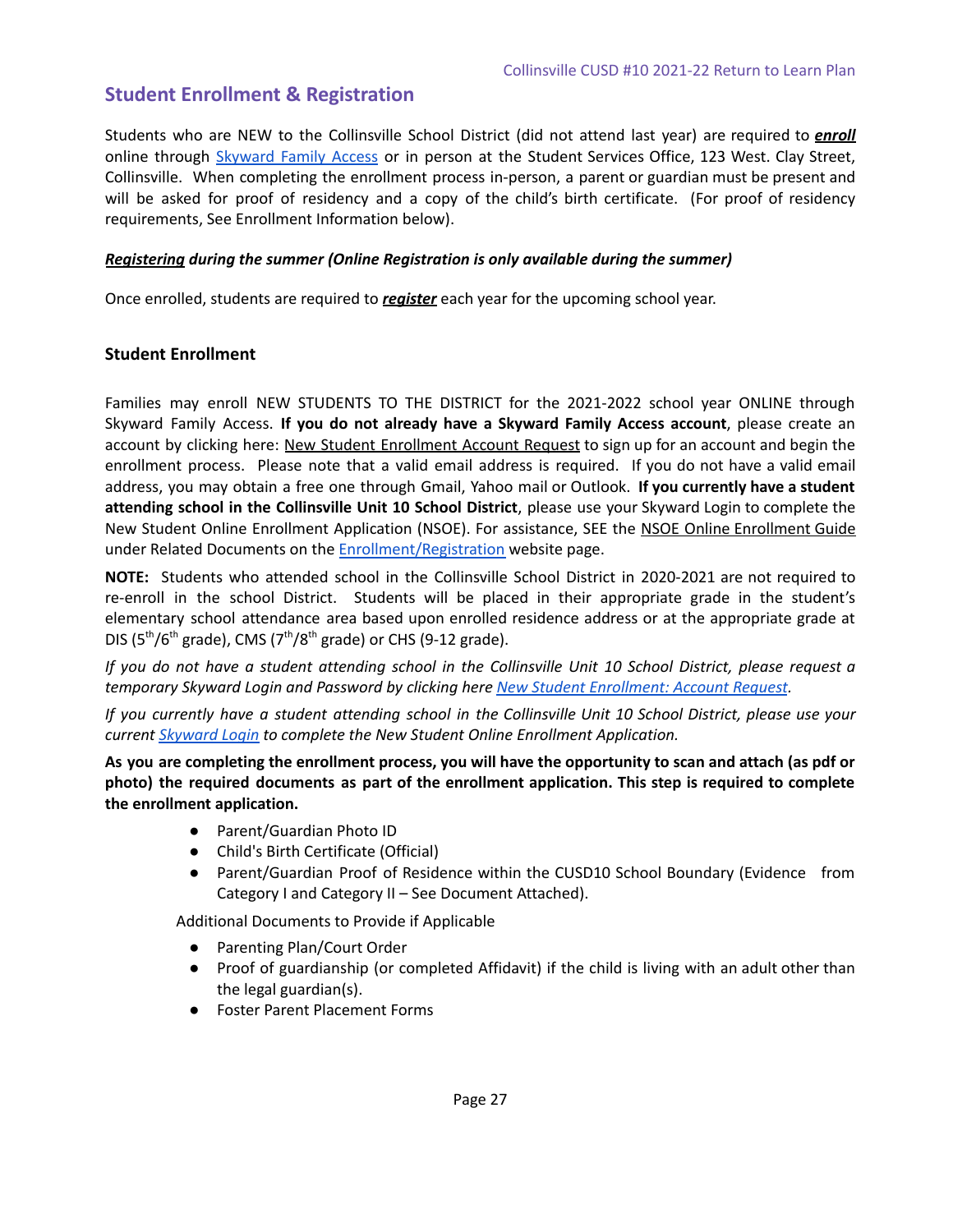#### <span id="page-27-0"></span>**Student Registration**

*\*Please note: Dates and information noted in this section are unique to the 2021-22 school year*

Parents/Guardians of new students who have enrolled into the Collinsville School District (attending school in the District for the first time this school year) will receive a letter that will outline directions for completing the Online Registration process and include your Family Access Username and Password for your child's Skyward Family Access Account.

Parents/Guardians of returning students to the Collinsville School District (students who attended a school in Unit No. 10 last year) should complete the registration process through your existing Family Access Account.

Parents/Guardians will need the Family Access Username and Password to log into the Skyward Family Access Account. If you have forgotten your username and/or password, you may retrieve this information via the Family Access Link on the Kahoks.org website (See Skyward icon on top of website page).

Families new to the District who have not completed the enrollment process must enroll your child into the Collinsville Community Unit School District No. 10. This may be completed online through Skyward Family Access. **If you do not already have a Skyward Family Access account**, please create an account by clicking here: [New Student Enrollment Account Request](https://skyward.kahoks.org/scripts/wsisa.dll/WService=wsEAplus/skyenroll.w) to sign up for an account and begin the enrollment process.

**Collinsville High School Students** must attend Collinsville High School on their assigned materials pick up date in order to receive their class schedule as well as PE Uniforms, Athletic Participation Information, CHS Bands Information, Parking Assignments (Qualified students in grades 11 and 12), Driver's Education Information, Photo IDs, Textbooks and Chromebooks.

**Collinsville Middle School Students**: Class Schedules will be available via the Skyward Family Access Portal on August 13, 2021 (after 3:30PM). Parents/Guardians may log into their account (using their Username and Password) and access their child's teacher information via the Schedule Tab (from the menu options on the left) on August 13.

**Dorris Intermediate School and Elementary School Students** may access their teacher assignment via the Skyward Family Access Portal. Parents/Guardians may log into their account (using their Username and Password) and access their child's teacher information via the **Schedule Tab** (from the menu options on the left) on August 13, 2021 (after 3:30PM).

#### <span id="page-27-1"></span>**Important Information Posted on Website**

Please note that the following information may be accessed via the CUSD #10 website at [www.kahoks.org](http://www.kahoks.org)

- Bus Transportation information (Bus Assignment Information available on August 13, after 3:30 PM)
- The 2021-2022 School Calendar
- Medical and Health requirements and forms
- Student and Parent Handbooks for 2021-2022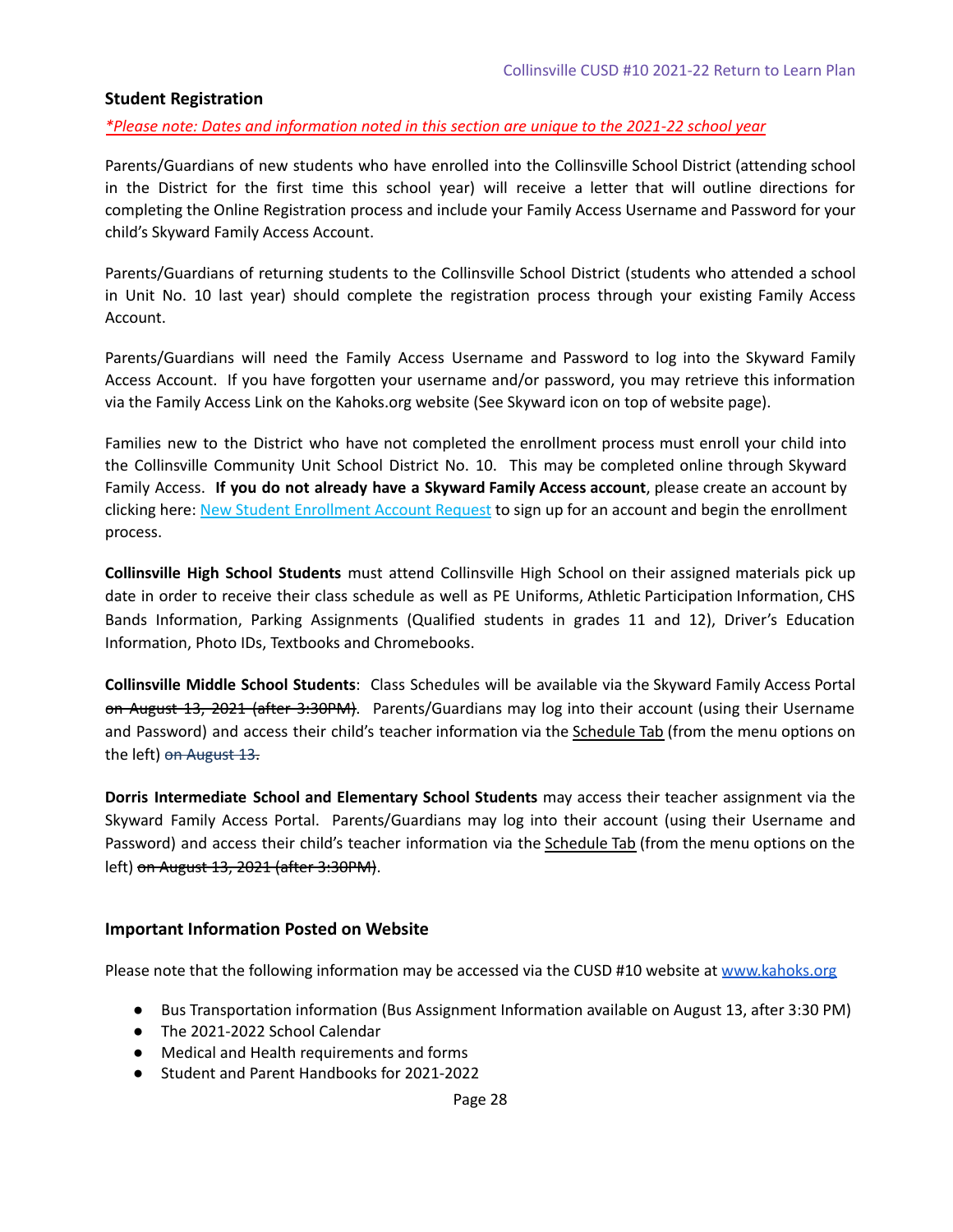- The Open House schedule for schools in CUSD #10
- School Supply Lists for students in grade Pre-K through grade 8
- Information regarding Student Fees for the 2021-2022 school year
- Free/Reduced Illinois Lunch Applications (Forms may be completed via Skyward Family Access)
- Teacher Assignment for students in grades K-6 (Available on August 13 after 3:30PM)
- PE Uniform Orders may be completed online using [THIS LINK.](https://collinsvillepe2021.itemorder.com/sale)

#### <span id="page-28-0"></span>**Class Schedule and Bus Assignment Information**

#### **When can I find out who my child's teacher is and/or my child's class schedule?**

**Collinsville High School Students** must attend Collinsville High School on their assigned materials pick up date in order to receive their class schedule as well as PE Uniforms, Athletic Participation Information, CHS Bands Information, Parking Assignments (Qualified students in grades 11 and 12), Driver's Education Information, Photo IDs, Textbooks and Chromebooks.

**Collinsville Middle School Students**: Class Schedules will be available via the Skyward Family Access Portal on August 13, 2021 (after 3:30PM). Parents/Guardians may log into their account (using their Username and Password) and access their child's teacher information via the Schedule Tab (from the menu options on the left) on August 13.

**Dorris Intermediate School and Elementary School Students** may access their teacher assignment via the Skyward Family Access Portal. Parents/Guardians may log into their account (using their Username and Password) and access their child's teacher information via the **Schedule Tab** (from the menu options on the left) on August 13, 2021 (after 3:30PM).

#### **When can I find out my child's bus information?**

Students may access their bus transportation information via the Skyward Family Access Portal. Parents/Guardians may log into their account (using their Username and Password) and access their child's bus information via the **Student Information** menu link (on the left). On the Student Information screen, parents/guardians will click View Bus Schedule to view the assigned bus number. Parents/Guardians should then click the View Pickup/Dropoff Bus Stops link to see detailed information regarding the bus stop. This information will be available on August 13 (after 3:30PM).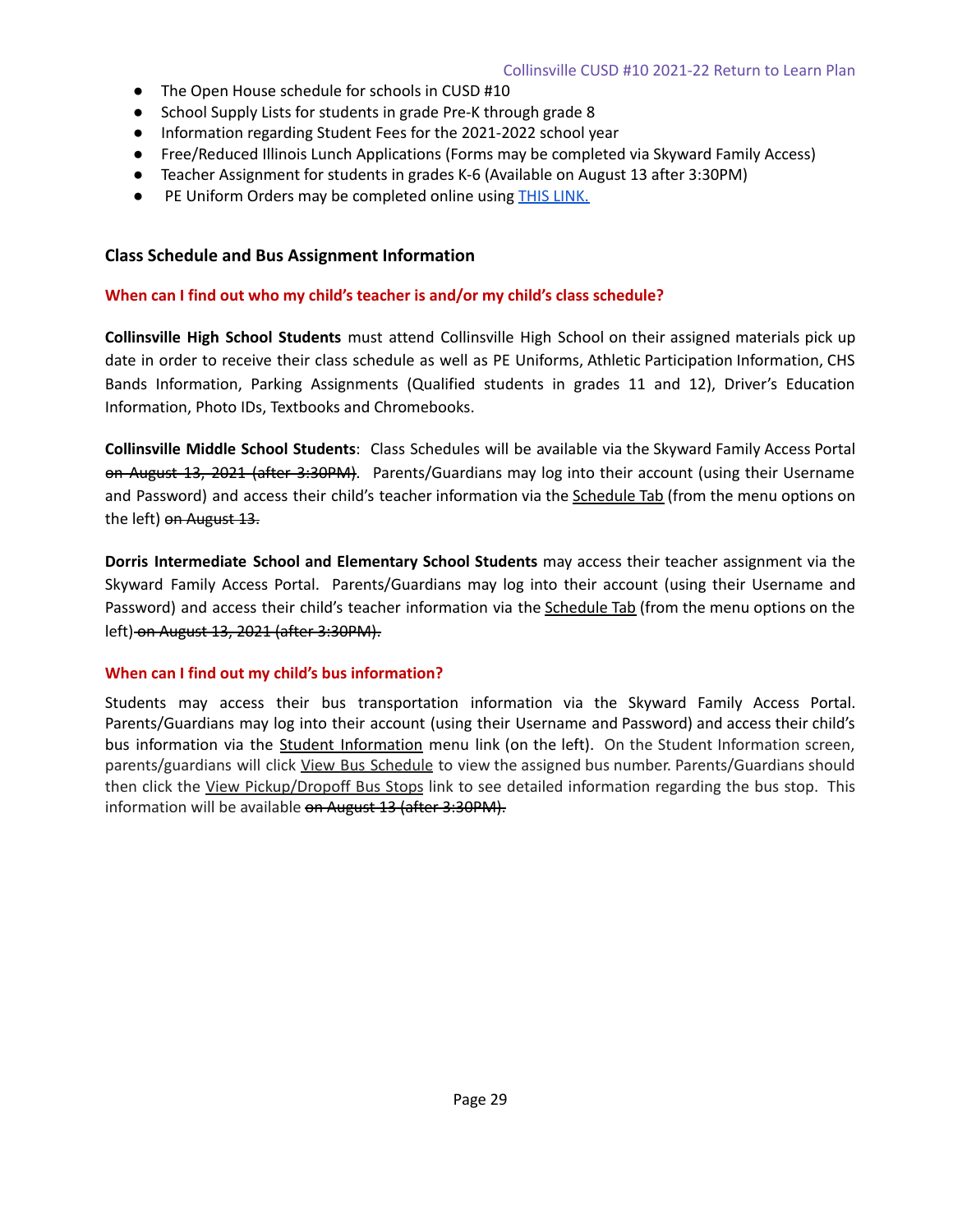## <span id="page-29-0"></span>**Transportation**

Since the beginning of the COVID-19 pandemic, First Student has worked tirelessly to fill driver and substitute driver positions to ensure thousands of students throughout our district get to school daily.

However, to be prepared in the event First Student should encounter a COVID-19 outbreak among their staff, or other situation that would diminish their availability to run our normal bus route schedules, CUSD 10 has prepared an alternate school schedule for our district.

## *An altered schedule would be necessary in an emergency situation only and would be used to ensure our district is able to continue face-to-face instruction and provide equitable access to school for all students.*

PLEASE NOTE: This schedule would be activated in response to a situation at First Student that impedes their ability to staff our standing bus schedule. If a school day schedule change becomes necessary, families would be provided advance notice. All parents should become familiar with the possible schedule changes and make contingency plans for their family.

## **Alternate School Day Schedule in Case of Bus Staffing Shortage**

|                           | <b>SCHOOL</b>              | ALTERED DAY SCHEDULE          |
|---------------------------|----------------------------|-------------------------------|
| Tier I                    | Collinsville High School   | 7:15 am - 1:30 pm             |
| Tier 2                    | <b>Elementary Schools</b>  | 8:05 am - 2:20 pm             |
| Tier 3                    | Collinsville Middle School | $8:55$ am - $3:10$ pm         |
| Tier 4                    | Dorris Intermediate School | $9:45$ am - 4:00 pm           |
| Hollywood Heights         |                            | 7:30 am -1:30 pm (No Change)  |
| <b>CHS Success Center</b> |                            | 9:00 am - 2:00 pm (No Change) |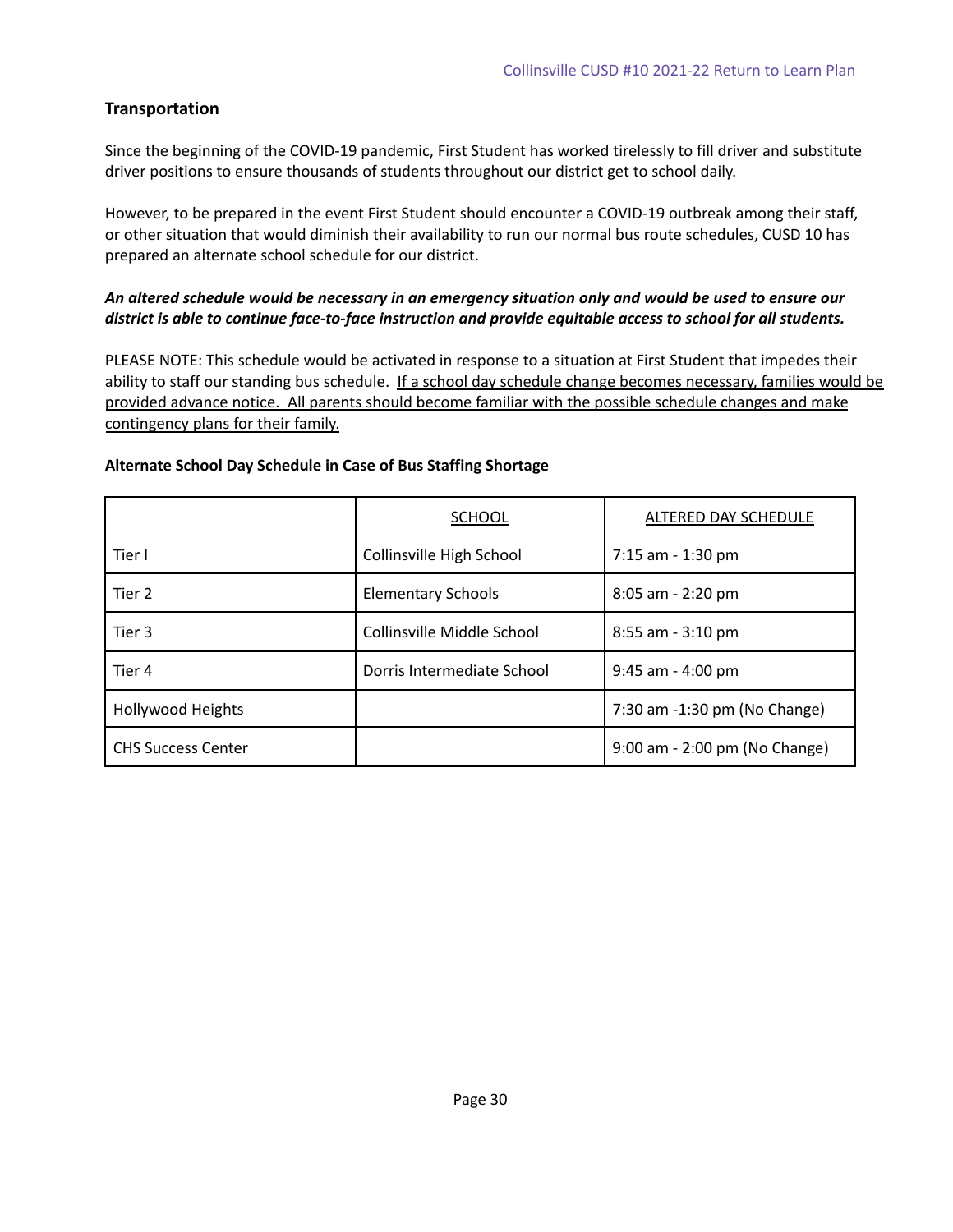# <span id="page-30-0"></span>**AMERICAN RESCUE SPENDING PLAN**

## <span id="page-30-1"></span>**Overview**

The district has utilized student attendance data, discipline data, students grades and progress monitoring data to determine areas of greatest need while educating students during a pandemic. As a result of this information, the district is utilizing funding to provide applicable technology, access to online resources, current curriculum with online components, and programs/interventions to meet students academic and social emotional needs during the school years 22, 23 and 24. Additionally, ample PPE has already been purchased with ESSER I and II funding to provide as clean an environment as available for students and staff.

## **Data**

Students will complete AIMS or STAR Assessment in grades K-6 and the MAP Assessment in grades 7-12 to determine individualized learning gaps. Small group instruction, tutoring and interventions will be utilized to help close the gap, along with intervention programs. Additionally students' social emotional competencies, attendance and their grades to analyze the impact of programs and resources made available because of the American Rescue Plan Funds.

## <span id="page-30-2"></span>**Access**

Funds will be used to purchase 1:1 devices and software to allow students to participate in remote instruction and daily interaction with their teacher regardless of the setting or the curriculum.

## <span id="page-30-3"></span>**Timeline**

<span id="page-30-4"></span>The proposed timeline for implementation of services to assist students is 8/18/2021 until 6/30/2024.

## **Programs/Curriculum**

The following programs will be funded with American Rescue Plan Resources:

- The CHS Success Center and Trailblazer Academy will offer an alternate environment to students who are struggling socially, emotionally or academically transitioning back into a normal routine during the school year.
- Ed assistants will work with primary age students who have not been exposed to early childhood programs during the pandemic to help improve their skills.
- The Check-In Program will provide a mentor, safe space and support system for students struggling to transition back to a normal setting both academically or socially.
- The Summer School and JumpStart Programs will offer transportation to ensure all students have equal access to core subject and social emotional activities that have been impacted after living in a pandemic for over 18 months.
- Core academic and English Language adoptions will occur in math, science, english and social studies to ensure students are exposed to a relevant curriculum with an online component.